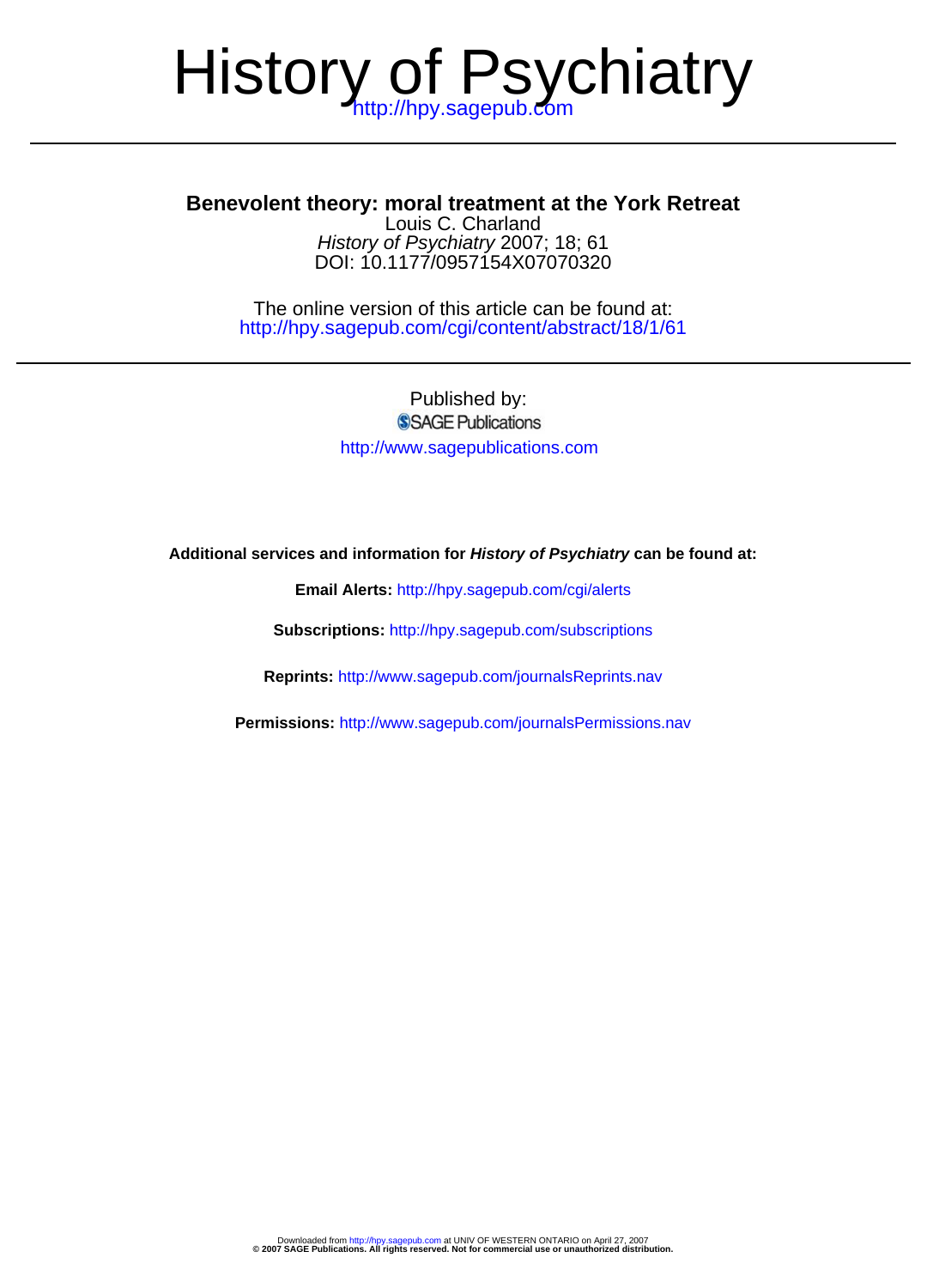

*History of Psychiatry*, 18(1): 061–080 Copyright © 2007 SAGE Publications (London, Thousand Oaks, CA and New Delhi) www.sagepublications.com [200703] DOI: 10.1177/0957154X07070320

# **Benevolent theory: moral treatment at the York Retreat**

LOUIS C. CHARLAND\* *University of Western Ontario*

> *The York Retreat is famous in the history of nineteenth-century psychiatry because of its association with moral treatment. Although there exists a substantial historical literature on the evolution of moral treatment at the Retreat, several interpretive problems continue to obscure its unique therapeutic legacy. The nature of moral treatment as practised at the Retreat will be clarified and discussed in a historical perspective. It will be argued that moral treatment at the Retreat was primarily a matter of affective conditioning guided by 'benevolent theory'.*

> *Keywords: benevolence; conditioning; emotions; history; moral sense; moral treatment; passions; 19th century*

Established in 1796, the York Retreat in England is considered to be one of the birthplaces of moral treatment. A religious hospice run by Quakers, the Retreat was quite unlike the large medical hospitals in France and Italy, where moral treatment arose independently under the tutelage of medical practioners such as Chiarugi and Pinel. The therapeutic success of the Retreat and its religious methods were well known to medical writers of the time. It raised in an acute way the question whether the lay 'moral treatment' practised at the Retreat was superior to the medical 'moral treatment' practised in Pinel's and Chiarugi's hospitals.

Although there is a substantial historical literature on the evolution of moral treatment at the Retreat, several major interpretive problems continue to obscure its unique therapeutic legacy. The problems are largely philosophical,

<sup>\*</sup>*Address for correspondence:* Departments of Philosophy and Psychiatry & Faculty of Health Sciences, University of Western Ontario, London, Ontario, Canada N6A 3K7. Email: charland@uwo.ca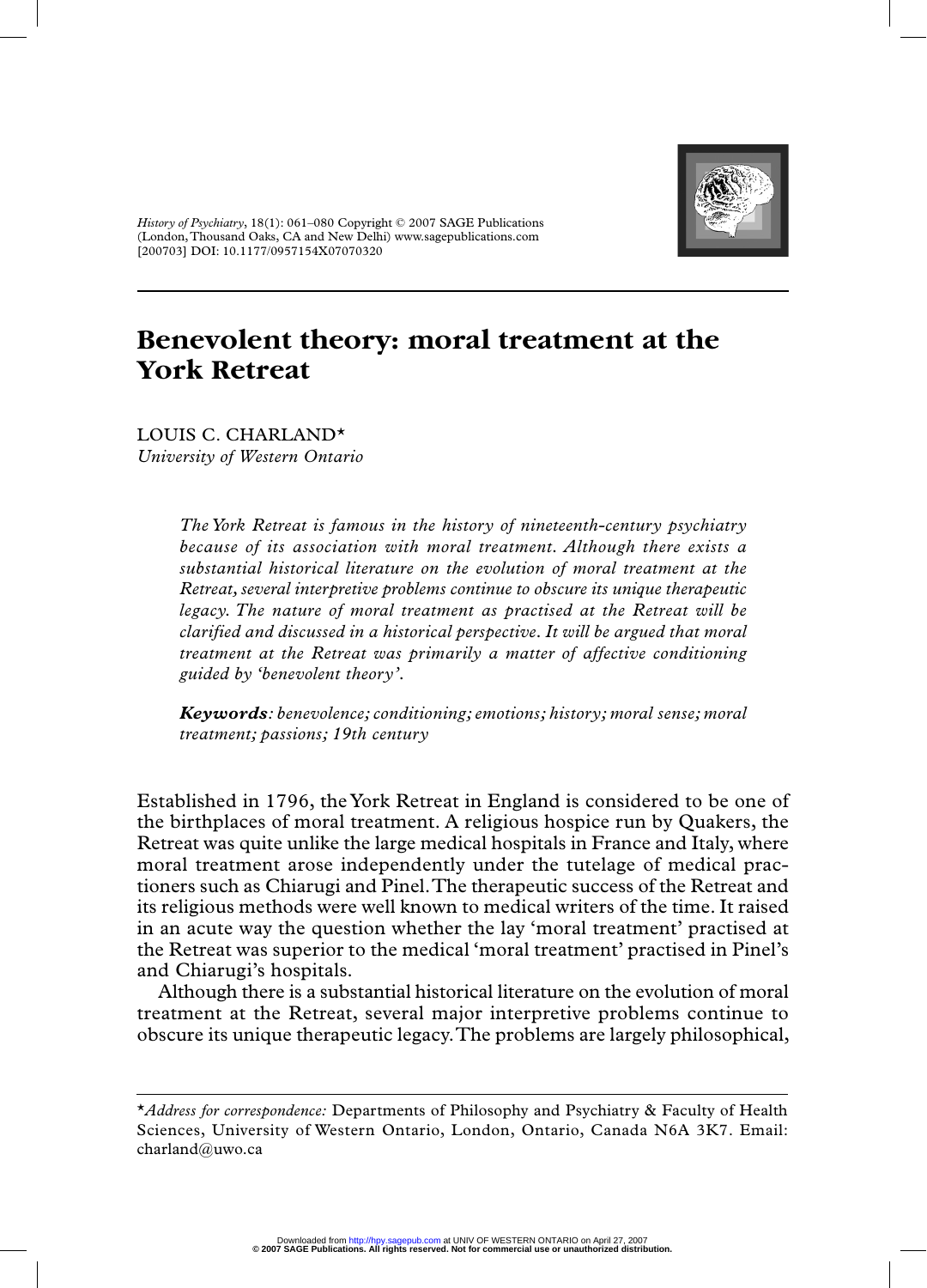which may explain why they are generally ignored in historical writings on the Retreat. They are: (1) variable meanings of the term 'moral'; (2) the peculiar mix of religious and medical practices that combined to characterize moral treatment at the Retreat; and (3) wide variation in the use of affective terms such as 'passion', 'emotion' and 'sentiment', in both French and English.

None of the above problems have been squarely faced in historical discussions of the Retreat. The argument advanced here is that its moral treatment was unique because of the manner in which it fused affective and ethical considerations under the aegis of an overriding commitment to benevolence. It was a primitive form of affective conditioning guided by 'benevolent theory' and not a medical treatment in any traditional sense.

# **Philosophical critique**

The Retreat is regularly cited for its humanitarian reforms in the treatment of the mentally ill (Digby, 1985; Foucault, 1972; Glover, 1984; Goldstein, 2001; Goodheart, 2003; Hunter & MacAlpine, 1982; Pigeaud, 2001; Porter, 1987, 2002; Rothman, 1971; Scull, 1993; Shorter, 1993; Stewart, 1992; Weiner, 1999; Whitaker, 2002). Invariably, it is also cited as a focal point in the history of moral treatment. Contemporary historians generally define this as the attempt to treat mental illness by psychological means (Digby, 1985: 85–7; Porter, 2002: 127–34; Shorter, 1993: 19–21).

The early pioneers of moral treatment certainly thought they had discovered a successful new method of treatment of the mentally ill. They also tried to provide evidence of its efficacy (Chiarugi,  $1793: 5$ ; Esquirol,  $1805: 48$ ; Pinel, 1809: 412–28; Tuke, 1813: 190–212). Most contemporary historians concur that, in terms of discharge rates, moral treatment was superior to other treatments used at the time (Digby, 1985: 29–30; Porter, 2002, 105–15; Scull, 1993: 102–8, 148–55; Whitaker, 2002: 19–38). One notorious voice of dissent in this chorus of praise is Michael Foucault's. He not only provides a very different historical reading of the emergence of moral treatment, but also criticizes those historical developments within the framework of his philosophy.

Foucault offers a scathing denunciation of the Retreat as a duplicitous exercise in religious internment and social coercion, and a pernicious ideological ploy that substitutes moral rectitude and mind control for physical manacles and confinement (Foucault, 1972:  $600-1$ ). In this transformation, it is no longer madness that causes fear, but madness itself that becomes fearful: '*Maintenant le folie ne devra plus, ne pourra plus faire peur; elle aura peur, sans recours ni retour.*' ('Now madness shall no longer instil fear; it can no longer cause fear; it has become fearful itself, with no recourse or turning back.'; Foucault, 1972: 600). According to Foucault, the internalization of fear at the Retreat is part of a wider symbolic transformation in the meaning of madness. He argues that the underlying truth behind these developments is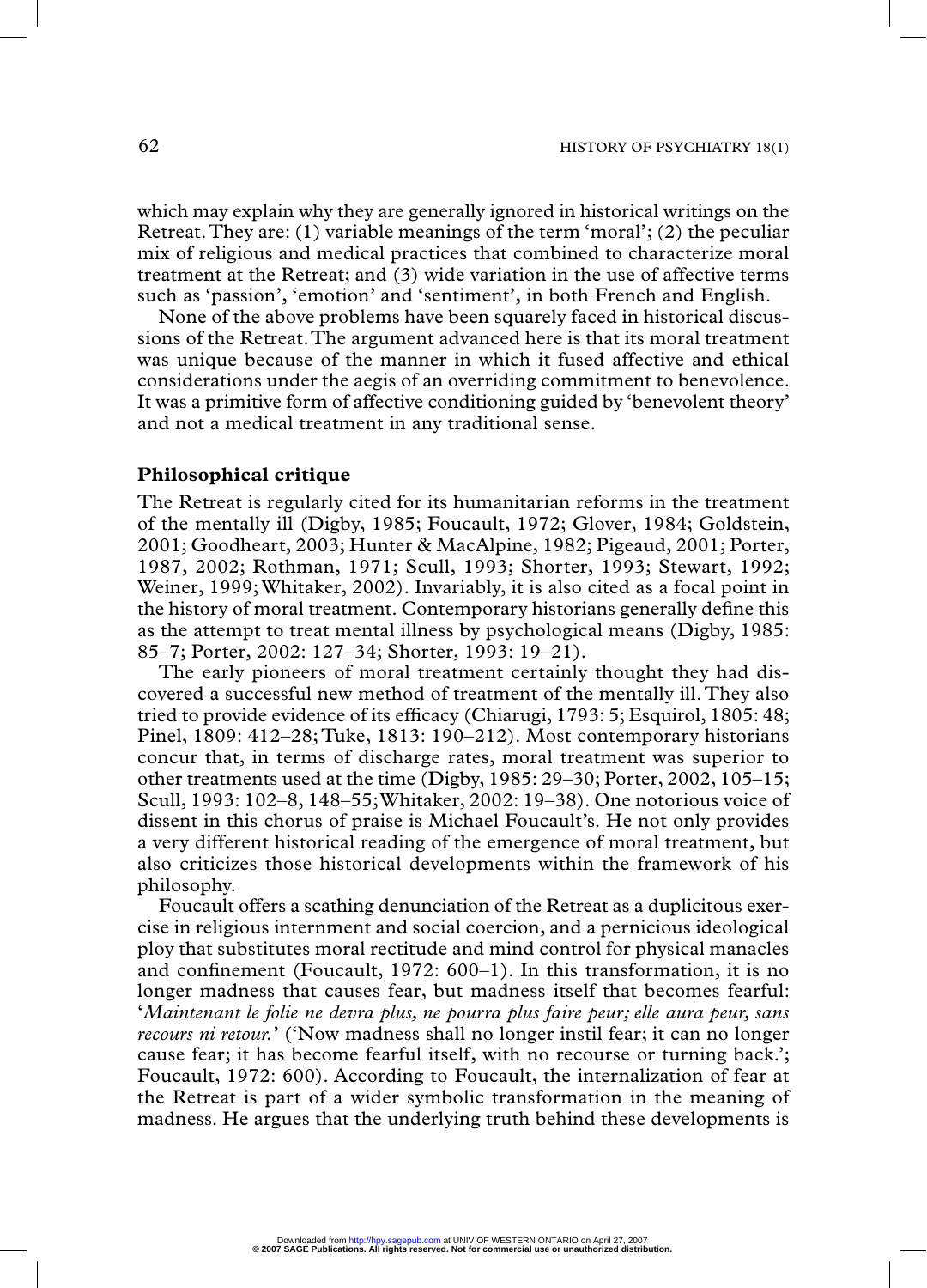not the march of enlightened reason towards the liberation of the mad, but rather a desperate attempt by reason to conquer madness from the inside, through the internalization of fear and other modes of psychological control and oppression (Foucault, 1972: 591).

Foucault's philosophical interpretation and evaluation of the therapeutic practices of the Retreat go well beyond standard historical matters. He engages the history of the Retreat philosophically. Any disagreement on such issues must accordingly be conducted – at least partly – on philosophical grounds. In what follows, I set aside Foucault's more speculative pronouncements about the significance of the Retreat in the history of madness. However, I continue his philosophical line of enquiry into the role of fear in the Retreat's therapeutic practices. To do so, I enlarge the purview of his discussion to include the role of the passions in general. The objective is to provide an alternative to Foucault's philosophical interpretation of moral treatment at the Retreat, particularly his negative evaluation of the role of fear.

The alternative interpretation that is offered is based on the contention that the therapy practised there largely by-passed the intellect and worked instead on the passions through the passions. In the philosophical parlance of the day, moral treatment provided an avenue to reach patients through their 'moral sense'. The treatment used at the Retreat is said to have been 'one of invariable mildness and benevolence, founded on the principle of kindness, as the only rational mode of influencing the insane' (Digby, 1985: 33). This characterization needs to be qualified, since 'heroic' aggressive medical treatments and psychological interventions based on fear were employed at the Retreat in its early days. Nevertheless, properly interpreted, these considerations do not negate the fact that benevolence is the central defining concept in the Retreat's therapy. Moral treatment was also fundamentally designed to encourage autonomy, not oppression. Hence, both Foucault's historical interpretation and philosophical evaluation of moral treatment at the Retreat appear to be seriously off the mark.

Benevolence is pivotal in understanding the historical and philosophical climate in which moral treatment evolved at the Retreat. On the one hand, it is important as an *affective* notion, especially the manner in which it implies and presupposes specific passions, emotions and sentiments. On the other hand, it is an important *ethical* notion, tied to a particular view of morality and virtuous conduct. The first modern medical theory of how a therapy guided by affective and ethical notions tied to benevolence can alleviate mental illness was proposed by Philippe Pinel (1801, 1809). In his own simple and devout way, William Tuke, the founder of the Retreat, came across a similar path by following the dictates of his religion.

There is a close affinity between the lay religious therapy practised at the York Retreat and the medical treatment employed at Bicêtre and the Salpêtrière, Pinel's Parisian hospitals. This is reflected in the widespread tendency to refer to both as instances of 'moral treatment'. However, despite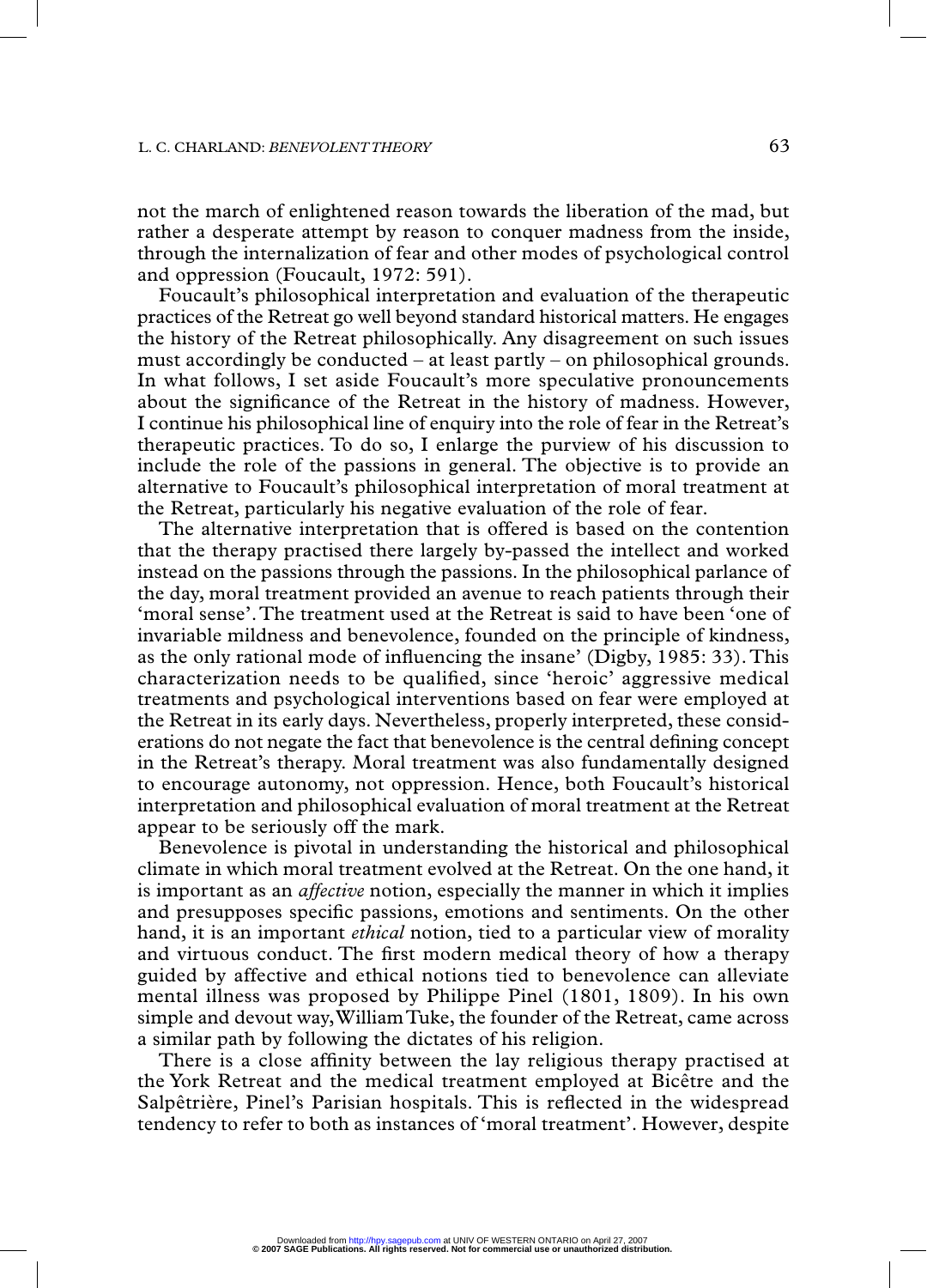important similarities, referring to the two therapies with this single rubric is a dangerous anachronism. In his *Description of the Retreat*, Samuel Tuke, William's grandson, regularly refers to its therapeutic practices as 'moral treatment' (Tuke, 1813: 131–87). The English expression 'moral treatment' is his translation of the French expression '*traitement moral'*, which he borrowed from Pinel's *Traité medico-philosophique sur l'aliénation mentale* (1801). Ambiguities surrounding the meaning of the term 'moral' in French and English make it hard to disentangle the early therapeutic practices of the Retreat from Samuel Tuke's medicalized Pinelian reconstruction of these. They also make it difficult to distinguish both of those perspectives from Pinel's own '*traitement moral*'.

## **Early observations and results**

At least in principle, from its inception the Retreat was supposed to offer a 'milder and more appropriate system of treatment' (Tuke, 1813: 22). The Quakers were a peaceful people, devoted to non-violence and equality (Stewart, 1992: 52–5). However, the establishment of moral treatment and its mild methods did not unilaterally begin the day the Retreat opened its doors.<sup>1</sup> Prior to opening the Retreat, both William and his personal physician, Timothy Maud, did their best to educate themselves about madness and its treatment (Digby, 1985: 21; Glover, 1984: 8). This resulted in a strangely contrasting set of goals and ideals for the new Retreat when it opened in 1796.

On the Quaker side, there was William Tuke's conviction in the therapeutic importance of benevolence and charity, as well as the provision of physical comfort and a living environment that encouraged spiritual reflection and 'stillness' (Glover, 1984: 38–9; Stewart, 1992: 57–9). This contrasted greatly with the recommended medical practices of the time, which included debilitating purges, painful blistering, long-term immobilization by manacles, and sudden immersion in cold baths – all administered in a 'regime of fear' governed by terror and brutality (Glover, 1984: 53–5; Scull, 1993: 64–77). Since William Tuke was clearly committed to the premise that the Retreat had to have a physician, the early days of the Retreat were marked by unhappy tensions between medical and Quaker ideals, resulting in a therapeutic record that is quite at odds with the harmonious picture of the Retreat that Samuel Tuke and later historians have painted for posterity.2

The population of patients at the Retreat in its first two years was very small, starting with three patients and eventually reaching eight. The staff to patient ratio was also very high compared to public asylums, initially with a planned proportion of 'seven staff to a planned total of thirty patients' (Glover, 1984: 36). It is not a misnomer to call the Retreat a 'family establishment', and this indeed is how it was known (Scull, 1993: 147–8; Tuke, 1813: 108). Tuke himself referred to the staff and patients at the Retreat as a 'family' (Glover, 1984: 43;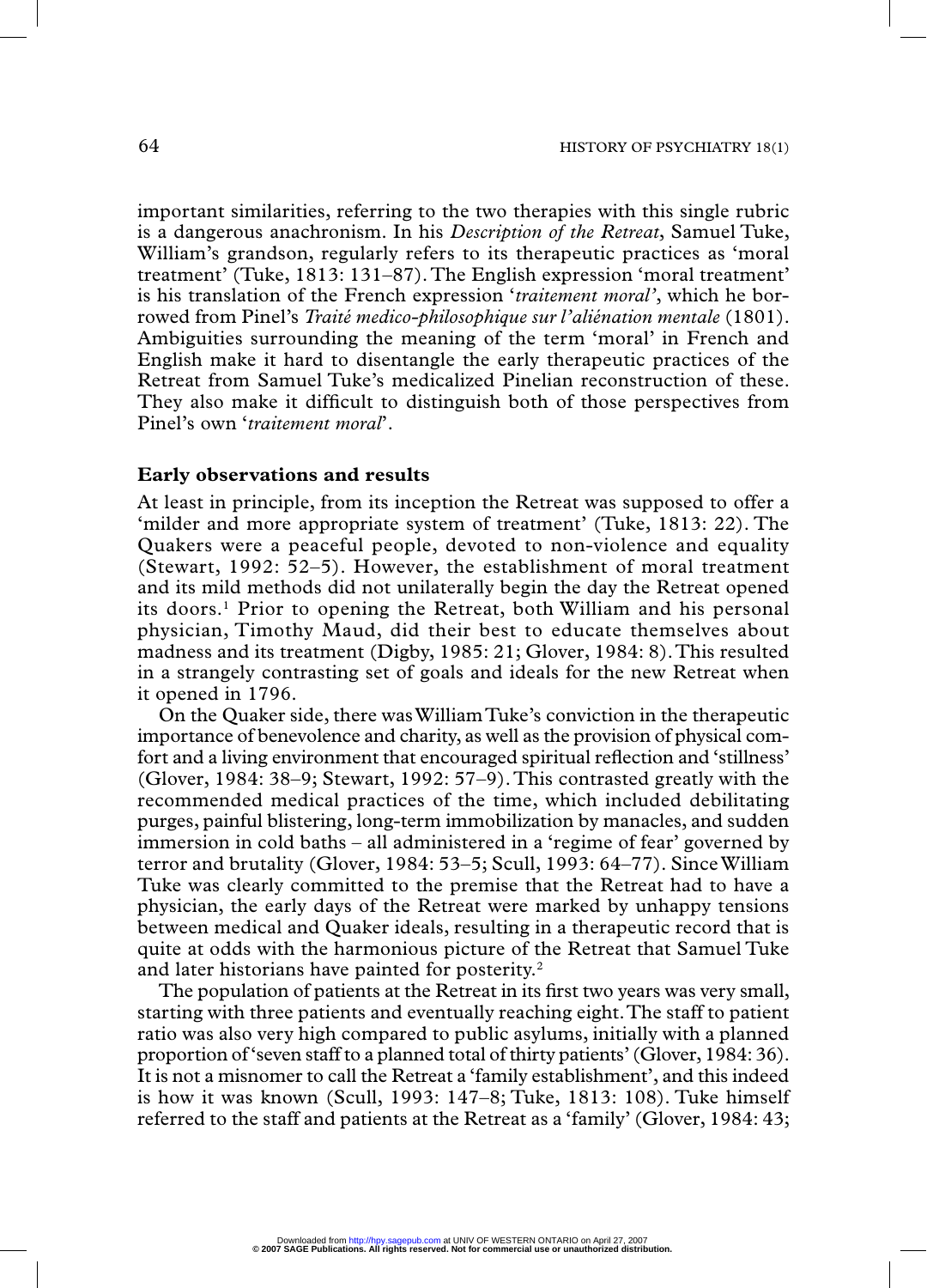Stewart, 1992: 62). In keeping with Quaker practice, both staff and patients at the Retreat were referred to as 'friends'; the Quakers were, after all, a 'Society of Friends'. On the whole, an atmosphere of 'affectionate intimacy' prevailed (Digby, 1985: 50).

This intimacy permitted close and extended observation of all aspects of patient life. George Jepson, the first superintendent of the Retreat, was a very careful observer by all accounts. A man of allegedly Herculean size, he was 'fearless and full of resource' and, like William Tuke, commanded authority (Glover, 1984: 61). At the same time, he was patient and indefatigable with patients and capable of devoted love and attention (p. 58). Prior to being hired at the Retreat, Jepson had worked as a weaver and amateur apothecary. He had no formal medical training but was apparently widely consulted for medical advice (p. 46). He was also considered a spiritual healer (Digby, 1985: 35–6). Daniel Hack Tuke later attributed Jepson's open mind and capacity for innovation to his lack of formal training as a physician and his freedom from conditioning (Glover, 1984: 47). Jepson soon exceeded even the most 'sanguine expectations' and proved to be an exceptional nurse in addition to being a superintendent (Tuke, 1813: x). When he arrived at the Retreat, he joined another particularly talented Quaker nurse called Katherine Allen. In 1806 the two were married. With a Quaker couple at its helm, the Retreat came even closer to resembling a family home (Stewart, 1992: 62).

In this familial atmosphere, patients were cared for and treated on an individual basis, a marked departure from the warehousing and indiscriminate physical treatment that was typical of large public asylums. This permitted prolonged observation of patients on an individual basis, something that proved central to the development and adoption of new methods of patient care, and the abandonment of others. The realization that kindness promoted patient comfort and well-being was a discovery based on observation, and not simply the a-priori application of a Quaker ethical precept (Glover, 1984: 55). Another similar and very important discovery had to do with fear: the traditional belief that fear was an effective means of controlling patients was challenged by the finding that allaying fear was generally more effective (Glover, 1984: 42, 57; Tuke, 1813: 141–50).

As Jepson's partnership with Dr Fowler, the Retreat's physician, evolved, both became increasingly convinced that the traditional 'regime of fear' and its associated physical treatments not only failed to benefit patients, but actually made them worse. They worked very closely together and reported jointly on any changes they proposed to the community in charge of the Retreat's activities. As their partnership proceeded, Dr Fowler, who at the start gave standard medical treatments 'ample trial', eventually sought to replace them with milder methods (Glover, 1984: 53–6; Tuke, 1813: 111; Stewart, 1992: 37). This may be one of the first examples of the systematic use of 'clinical' observation to develop evidence-based principles of treatment in psychiatry.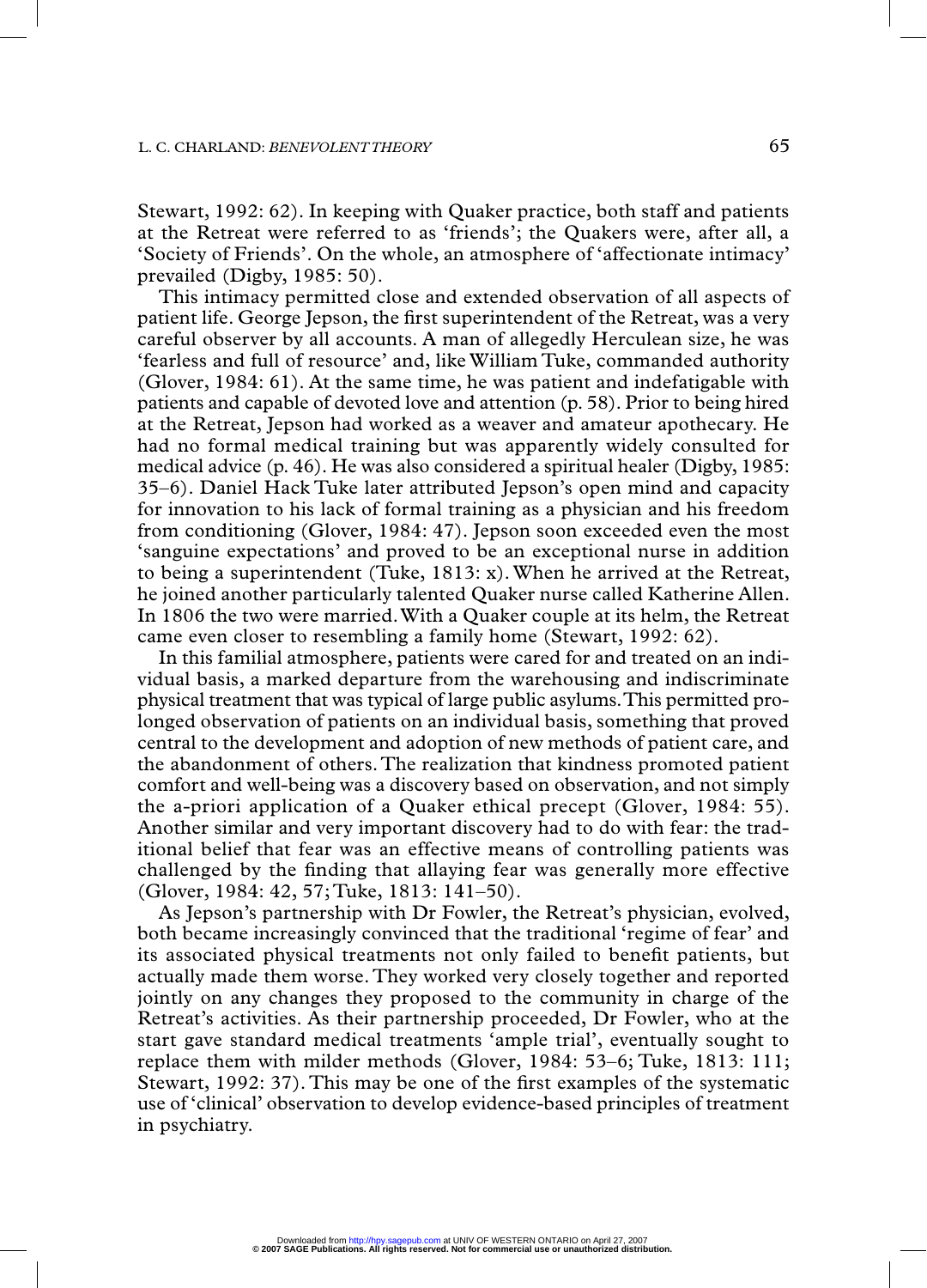Fowler's decision to abandon traditional treatments was apparently 'painful'. He had to face the realization that 'medicine, as yet, possesses very inadequate means to relieve the most grievous of human diseases' (Tuke, 1813: 111). In his *Description*, Samuel praises Fowler's medical humility and his humane attitude not to administer treatments that caused harm to patients (Tuke, 1813: 112). Indeed, it has been said that 'the most creative thing Dr. Fowler did during his short time at the Retreat was his courageous abandonment of traditional treatment' (Glover, 1984: 54). The Retreat then entered its 'Golden Age', a period that lasted roughly from the end of the second year until Jepson retired in 1823. This is the period discussed in the *Description*, and it is also the focus of the present discussion.

# **Golden Age of the Retreat**

In the Golden Age of the Retreat, medical practice and Quaker policy combined to form a relatively clear and consistent philosophical orientation. The main therapeutic objective of the Retreat was 'to assist nature in her own cure' (Tuke, 1813: 216–17). For that reason, William often preferred to speak of promoting recovery rather than effecting a cure. Samuel also preferred to talk of 'recovered' rather than 'cured', though for him treatment sometimes did lead to cure (p. 216). It was recognized that simply following the Hippocratic injunction to 'do no harm' was already an important contribution to recovery. Early observations proved to be supportive of William's assumption that providing a friendly and intimate familial environment helped to assure patient comfort and promote recovery. Location and healthy activities were important ingredients of this healing environment, and a great deal of attention was paid to the geographical location and layout of the Retreat (Digby, 1985: 37–42; Glover, 1984: 31; Tuke, 1813: 93–107). (To this day, the Retreat's buildings and grounds constitute a splendid country estate.)

It was soon noticed that boredom could compromise recovery. Idleness was also incompatible with Quaker conceptions of a healthy meaningful life. Accordingly, ways were devised to occupy patients in meaningful activities. A small farm provided various occupations and distractions for those in need of them. The presence of animals was believed to help awaken 'the social and benevolent feelings' (Tuke, 1813: 96). Participation in various arts and crafts was encouraged, marking the birth of modern occupational therapy (Digby, 1985: 42–9; Glover, 1984: 57). Diet was thought to be extremely important in caring for patients, and food and alcohol were dispensed carefully but plentifully, resulting in major expenses (Glover, 1984: 63; Tuke, 1813: 123–7; Stewart, 1992: 35–6). Staff and patients ate together, like a family.

The importance of early intervention and admission was a significant discovery of the early days of moral treatment. One Report notes that, 'experience this year abundantly convinced us, of the advantage to be derived from an early attention to persons afflicted with disorders of the mind' (Tuke, 1813: 59). Part of what lay behind this observation is the realization that patients had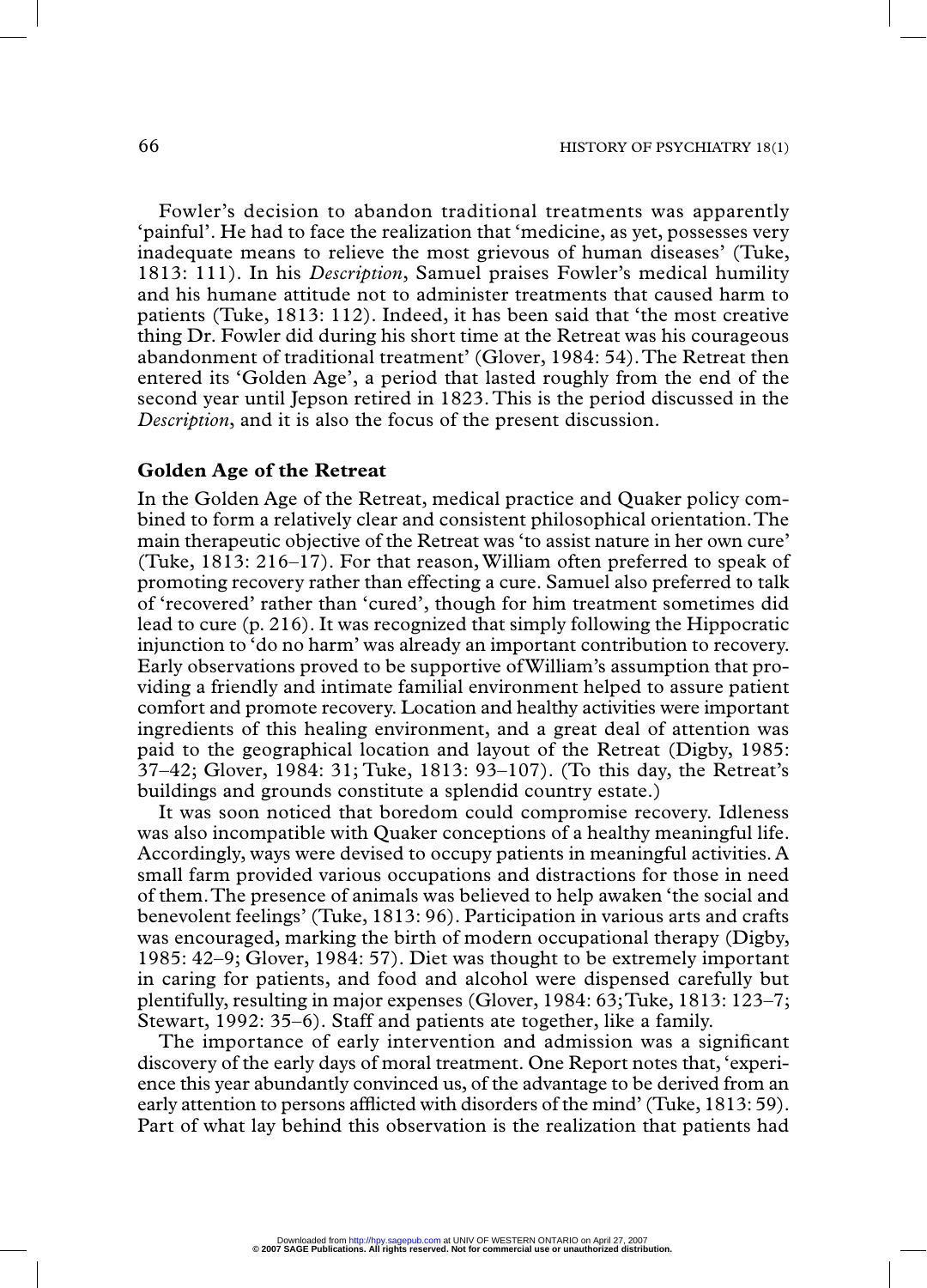to be removed from the circumstances that originally triggered their illness (p. 88). For the same reason, it was important not to send patients home too soon, lest they relapse. Premature discharge was thought to be a major cause of relapse (p. 215). All these interventions involved managing 'moral' factors in the environment that could worsen or precipitate mental illness or relapse.

# **Inner light**

It has been said that the moral regime practised at the Retreat was simply a matter of 'Christianity and common sense' (Jones, 1996: iv). It was pragmatic rather than theoretical (Porter, 1987: 224). This was fundamentally a religious hospice run according to religious principles inspired by the Quaker faith (Digby, 1985: 14, 30; Stewart, 1992: 51–3; Tuke, 1813: 161).

Initially, the Retreat was to offer asylum to Quakers only (Tuke, 1813: 22). However, eventually provisions were made to permit the admission of non-Quakers on a discretionary basis (p. 91). Yet the Retreat was a religious institution in every sense of the word. Patients were invited to attend religious meetings when they were capable (p. 52). The Bible was often read to patients and this apparently had a soothing therapeutic effect (Glover, 1984: 58). Quaker religious values and principles were thus integral components of treatment and recovery. As Digby (1985: 25) states, 'it was hoped that the Religious framework that had supported Friends when sane would prove even more efficacious in meeting the greater needs of those who in some degree had lost their sanity'.

In the *Description*, Samuel explicitly remarks that 'the influence of religious principles over the mind of the insane, is considered of great consequence, as a means of cure' (Tuke, 1813: 161). Indeed, analysis of the rules and regulations of the Retreat and its regime of moral management reveal five Quaker values that clearly have an ethical character: benevolence, charity, discipline, self-restraint, temperance. This 'moralistic element' was pervasive in the early days of the Retreat (Digby, 1985: 85). It was considered advisable to 'promote in the patient, an attention to his accustomed modes of paying homage to his creator' (Tuke, 1813: 161). This was done by nurturing and appealing to the 'inner light' which, through the grace of God, was thought to lead to salvation (Digby, 1985: 28, 31; Glover, 1984: 13–14).

The Quaker notion of the inner light is the main reason why they believed that the mad were still human despite their condition (Digby, 1985: 25–32; Glover, 1984: 11–14). Not even madness could extinguish that light. Thus despite their condition, the mad were still deserving of benevolence and, indeed, dignity and respect. They were human, and most assuredly not like wild ferocious raving animals, a common prejudice of the time (Scull, 1993: 41, 56–64, 93, 187). The Quakers believed that nothing, even madness, could extinguish the inner light of God (Stewart, 1992: 52–3).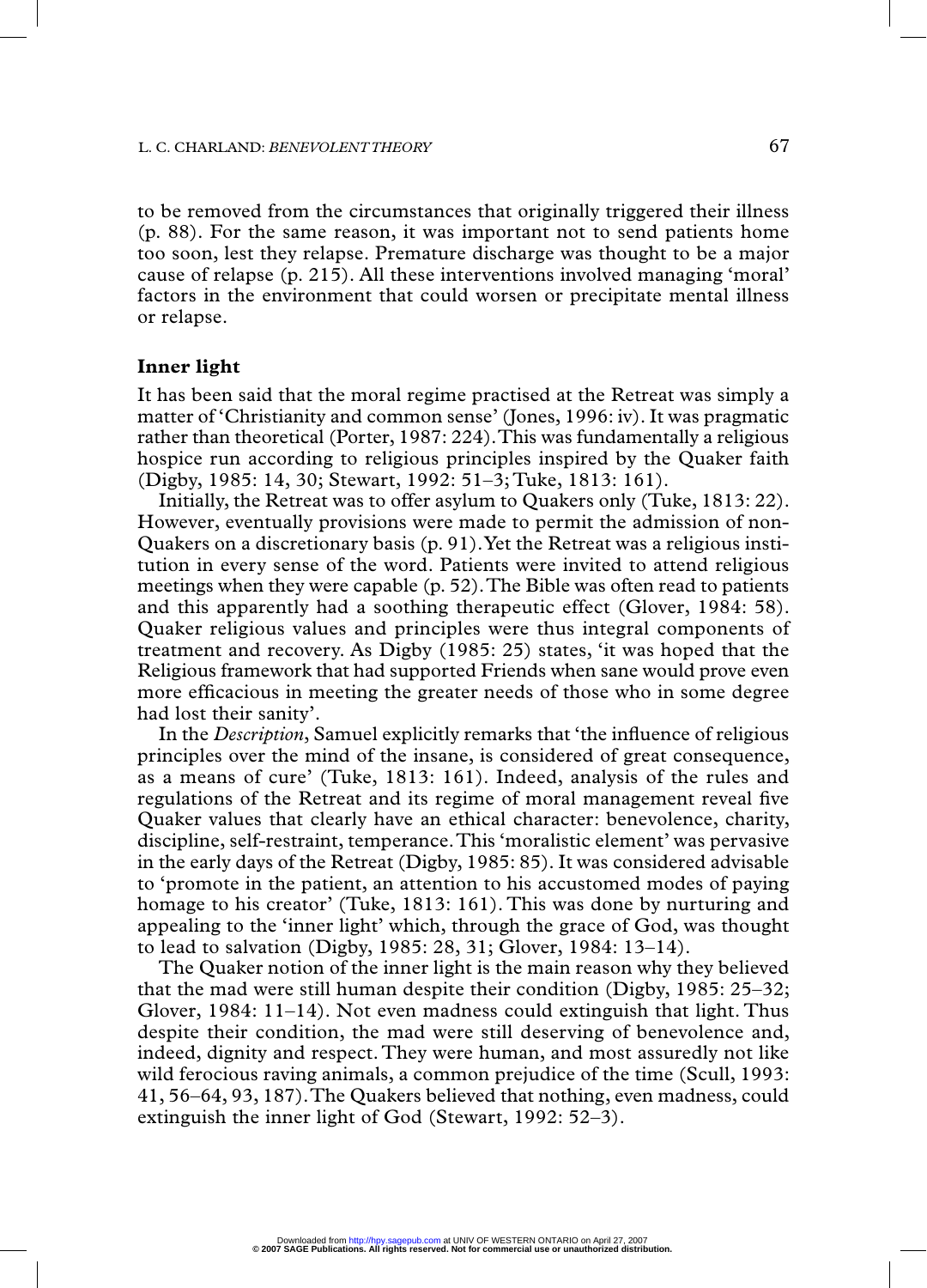The humanity of the mad, then, lay not in reason, but rather in the presence of an indestructible moral sense or sensibility. This typically was characterized as the ability to experience and exercise benevolence, a popular philosophical notion of the time, which also permeated popular culture. So, according to the Quakers, the mad may have lost their minds, but not their hearts.<sup>3</sup> They could still be reached through their 'religious feelings' which tapped into their inner light (Digby, 1985: 64).

Referring to the early, more religious, phase of moral treatment at the Retreat, Digby (p. 85) states that, 'the ethos of these early years did include a disciplinary and moralistic element'. The Quaker religion and its values were the origin of that moral code. It was not simply a 'moral' code in the sense of defining socially appropriate conduct, such as when and whom to marry, and so on. Instead, it was this *and* an ethical code in the strict sense. The ultimate aim of 'moral' treatment in these early days of the Retreat was 'moral good' and the 'preservation of moral character' in this ethical sense (p. 97). The 'moral feelings' that moral treatment was supposed to awaken were not only affective in nature, embodied and tied to the exercise of related passions and feelings; they were also ethical (p. 96). Even the regulation of food and drink had an ethical dimension (p. 132). Therefore, 'moral' treatment at the Retreat was not simply mental and psychological; it was also 'moral' in a specific ethical sense which derived from Quaker values and morality that relied primarily on affective conditioning.

# **Benevolent theory**

Samuel Tuke had a clear conception of what he wished to accomplish in his *Description of the Retreat*. Referring to the treatment of insanity by traditional medical means, he observes that 'benevolent persons in various places had long been dissatisfied with the system of management so generally pursued'; the problem was that in treating the mad 'benevolent theory was powerless when opposed by practical experience' (Hunter & MacAlpine, 1964/1996: 5). What was needed was proof – medical proof – of the efficacy of benevolent theory. The *Description* was written to provide evidence that 'benevolent theory' was, in fact, effective and to explain the methods and assumptions behind its success.

Moral treatment at the Retreat was premised on the observation that core benevolent affections in humans remain mostly untouched by madness. Even in madness, 'the existence of the benevolent affections, is often strongly evidenced' (Tuke, 1813: 134). The fact that the mad often show affection to animals is cited as further evidence of the continued existence of 'social affections' in madness (p. 136). Samuel also notes that, even in apparently hopeless cases of madness, 'warmth of affection is frequently evinced; and that patients of this class may, in general, be easily amused and pleased' (p. 138). Apparently, despite their madness the mad are still capable of experiencing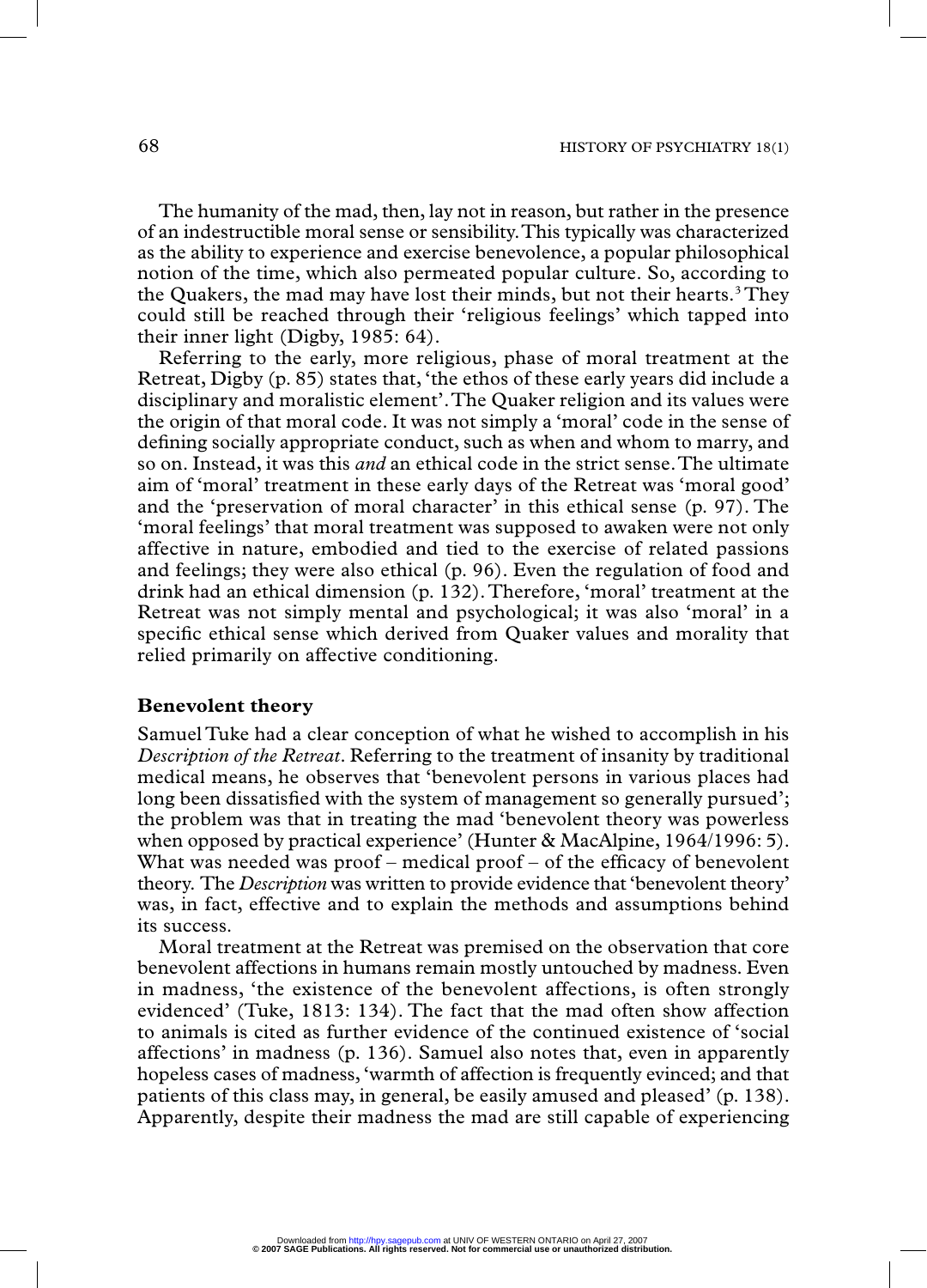and expressing basic social affections. Moral treatment capitalized on this premise which was increasingly confirmed by observation. Thus the key to the success of moral treatment is that it focused on the 'moral affections' and 'moral feelings' of the mad (Scull, 1993: 100). It was a therapy of the passions that worked through the passions. Reason had little to do with it. This was not primarily a 'talking' therapy like our modern cognitive psychotherapies. It was a primitive form of affective conditioning with benevolence at its core.

We are entering treacherous exegetical waters. By this point it should be clear that were clearly two 'moral' aspects to the treatment and management practices of the Retreat. They were 'moral' in a wide, mental, psychological sense, as opposed, say, to physical methods and interventions. But they were also 'moral' in a narrower ethical sense that derived from Quaker values and morality and the doctrine of inner light. The overall historical context of the Retreat is important here. This was the age of 'moral sense' and 'moral sensibility', and it was not only the Quakers who believed in an inner sense. Its supporting philosophical principles were articulated by many different philosophers and literary thinkers in France, England and Scotland. Scholars of the evolution of moral treatment in France have taken careful note of the impact of these philosophical developments (Goldstein, 2001). However in the case of moral treatment in England they are often ignored (Scull, 1993).

The doctrine of moral sense and its special moral sensibility need to be distinguished from the doctrine of 'nervous sensibility' which was also very popular at the time. The details of the latter doctrine – sometimes called 'the doctrine of nerves' – have primarily to do with the degree of sensitivity of the human nervous system, and not ethics or morality. It is most often associated with the work of Albert Von Haller and Robert Whytt and their debate over the scope of 'sensation' and 'irritability' in physiology (Porter, 1987: 176–84; 1997: 250–4). Although it is sometimes hard to disentangle nervous from moral sensibility in some discussions, especially when the concept of 'feeling' is at issue, the doctrines are quite different in origin.

A helpful way to summarize the relevant aspects of the doctrine of moral sense and sensibility is to say that 'each one of us is possessed, at birth, of a moral sense that signals its perceptions to us through certain sentiments – love, pity, generosity, gratitude' (Reddy, 2001: 178). It is important that moral sense and moral sensibility in this context are understood affectively. Thus moral sense and sensibility are not simply ethical notions. They also involve *affectivity*: passions, emotions and sentiments. This affective dimension of moral sense and sensibility is evidenced by the fact that it is through affective states like the above that we exercise our moral sense and sensibility. Essentially, this is the Hutcheson's doctrine of benevolence:

Benevolence drives us to seek the natural good or happiness of others. It is an 'instinct' that is 'antecedent to all reason and interest', and is weaker than self-love. However, it is important to note that benevolence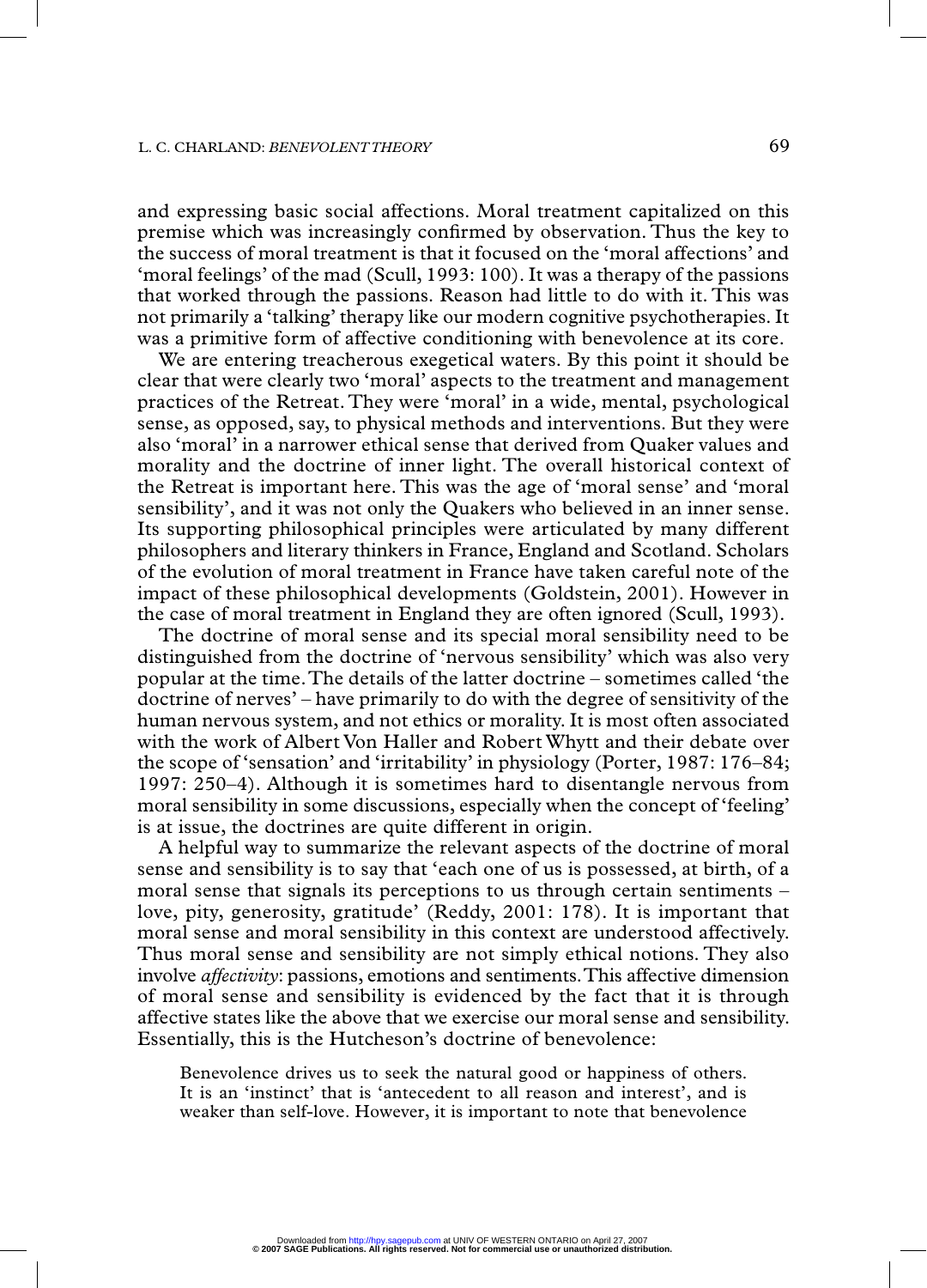is also conceived as the common quality inherent in many affections or passions that motivate human actions. Fundamental to Hutcheson's moral philosophy is the doctrine that benevolence underpins every virtue. (Turgo, 2003: 137)

Of course, during this period, benevolence is understood differently by many of the scholars who discuss it (Dwyer, 1998; Turgo, 2003). For our purposes, what is significant about Hutcheson's view of benevolence is that it was widely known in both scholarly and popular culture. It also has many affinities with some of the guiding premises of Quakerism. One especially important example is the manner in which Hutcheson's account of benevolence fuses affective and ethical components: morality and the passions. Also important is the fact that Hutcheson believed that 'as every man has a capacity to make moral distinctions, so the weighing of moral virtue is within the competence of every man' (Turgo, 2003: 138). This sounds very much like the Quaker doctrine of an inner light which is universal among humans. Hutcheson also believed that 'moral excellence can be attained by any person, independently of his learning, power, or riches' (Turgo, 2003: 138). Could this perhaps include the mad? The Quakers certainly thought so.

None of this should be taken as proof that the Quakers were followers of Hutcheson, or even that William Tuke had read his works. The point is rather that the Quaker doctrine of inner light and its accompanying focus on benevolence was one among a number of variations on the theme of moral sense and sensibility which permeated popular culture and scholarly debate in the days of the Retreat. The idea that in benevolence the affective and ethical capacities might be fused was therefore not without popular and scholarly precedent. This is very important in understanding why moral treatment at the Retreat worked the way it did, and why it was apparently so effective.

#### **Judicious kindness**

In the *Description*, Tuke (1813: 136) notes that the mad are capable of responding to positive expressions of feeling such as kindness and benevolence with positive affective dispositions of their own – for example, gratitude. They are also capable of responding with anger and resentment when that is warranted (p. 135). Most importantly, the survival of basic affective capacities in the mad means that they are amenable to simple forms of behavioural modification. But note that this is behaviour modification on an affective level. Because their intellectual functions are mostly absent or compromised, it is generally pointless to try to reason with the mad (p. 151–2). In the case of melancholy, it actually makes their condition worse (p. 151). Fortunately, it is possible to reach the mad through means other than the intellect. They can be reached through their moral affections – their 'moral feelings'.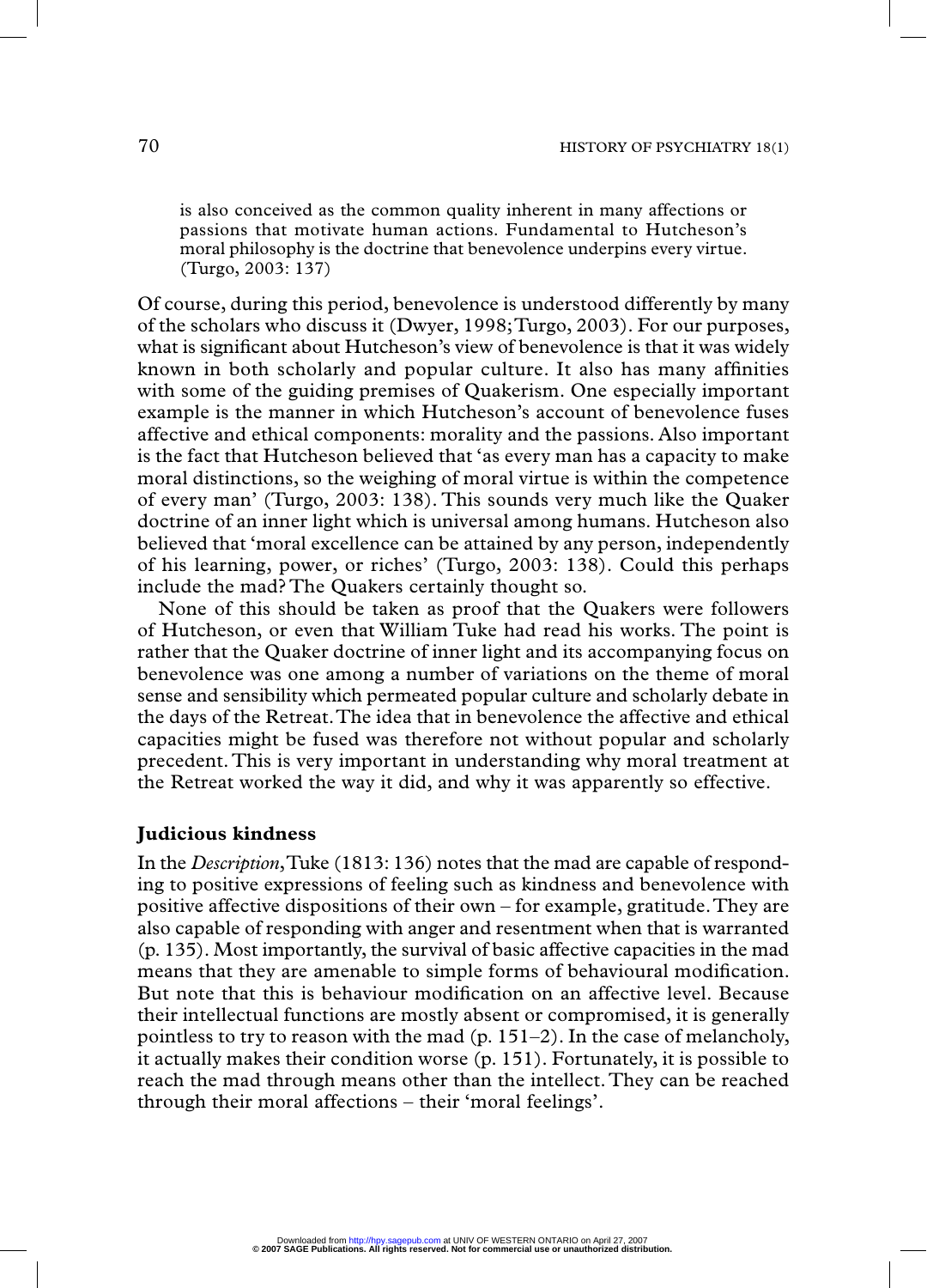Positive 'affections' are especially important in moral treatment. They are its primary healing agents. Above all, kindness is the main therapeutic agent. As Tuke states, 'the power of judicious kindness over this unhappy class of society is much greater than is generally imagined' (p. 168). But note that this is not simply a formula that recommends 'kindness for kindness' sake' (Scull, 1993: 99). It was kindness administered for a specific ethical goal: instilling discipline and self-control in accordance with Quaker social and religious values.

Thus, in this scheme kindness is intimately linked to the goal of teaching the mad how to discipline and control and restrain themselves. Thus,

whatever tends to promote the happiness of the patient, is found to increase his desire to restrain himself, by exciting the wish not to forfeit his enjoyments; and lessening the irritation of mind, which too frequently accompanies mental derangement. (Tuke, 1813: 177)

Of course, the mad often display wildly disordered affections. But when they do, it is primarily because of how they have been treated in the past (p. 135). Since they usually have operative affective capacities, they can also respond negatively to maltreatment. Treating them badly therefore logically leads to resentment and anger. This is a remarkable 'clinical' observation. Rather than attributing the negative affections of the mad to their madness, these are attributed to their maltreatment and conditioning. In the end, those negative behaviours are largely iatrogenic.

The ethical and religious goals of moral treatment at the Retreat explain why attendants were expected to exemplify the Quaker way of life and its values (Digby, 1985: 140–1, 155). Today they would be referred to as ethical role models. On the whole, this is a view of life and health where ethical passions and healthy passions are inextricably linked. It is a model of the self where a healthy 'moral' life in a general *psychological* sense requires a balanced 'moral' life in the *social* sense, which in turn requires an upright 'moral' life in the *ethical* sense. The result is a healthy mental life, defined by healthy passions, which in turn depend on a healthy morality and ethical direction.

#### **Self-control and self-esteem**

The desire for self-esteem is central to moral treatment (Tuke, 1813: 158). Indeed, the primary aim of moral treatment is to instil self-restraint by building on the capacity for self-esteem (p. 160). It is probably fair to say that self-esteem and its associated social affections form the core of moral treatment. Self-esteem itself is thought to be a powerful force, even more powerful than fear (p. 157). Self esteem and respect for self and others are intimately linked in this formula. There is a sort of reciprocity involved in learning how to experience and manifest these properly. Respect for oneself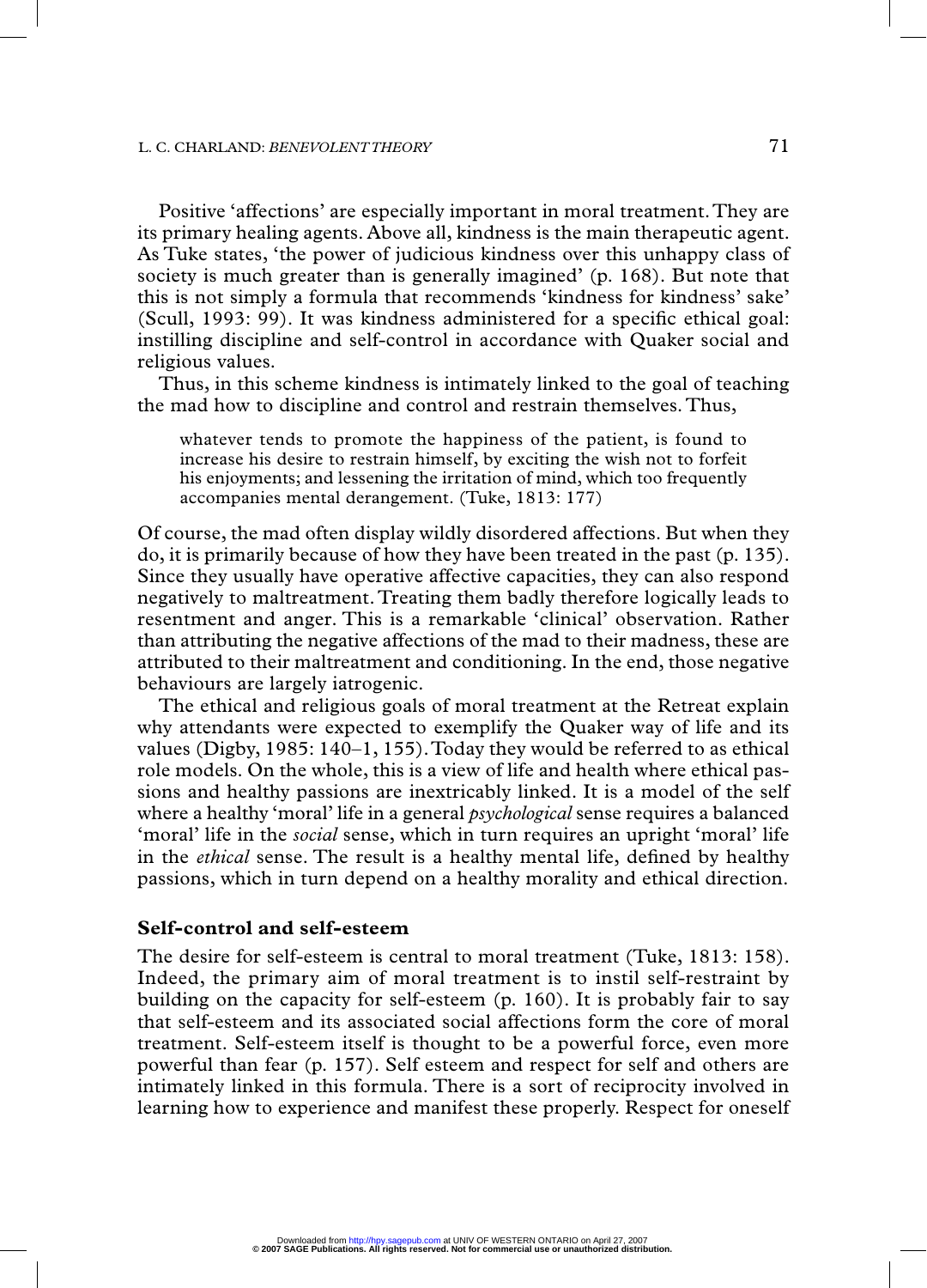depends on the ability to respect others, and vice versa. Proper esteem of self is thought to depend on proper esteem of others, and vice versa. Thus,

the patient feeling himself of some consequence, is induced to support it by the exertion of his reason, and by restraining those dispositions, which, if indulged, would lessen the respectful treatment he receives; or lower his character in the eyes of his companions and attendants. (p. 159)

Strategically, moral treatment seems to have functioned by a process of conditioning and 'internalization' (Digby, 1985: 77; Scull, 1993: 100). The basic strategy is to selectively reinforce specific positive social affections using emotional cues and other stimuli, while extinguishing negative ones in a like manner. Modelling, or leading by example, is of central importance to this strategy. Thus, those in charge of healing the mad must treat them with dignity and respect if they expect to instil those dispositions and to be treated like that in return. Trust between the mad and their keepers was believed to be essential for this approach to work (Digby, 1985: 72–3). Accountability is also fundamental. For example, when discipline is exercised, every effort needs to be made to make the reasons for the disciplinary action as clear as possible, otherwise its therapeutic value is lost.

The overriding goal of disciplinary action in moral treatment is to promote self-restraint. The underlying hypothesis is that 'insane persons generally possess a degree of control over their wayward propensities' (Tuke, 1813: 133). In other words, 'most insane persons, have a considerable degree of command; and that the employment and cultivation of this remaining power, is found to be attended with the most salutary effects' (p. 140). The proposal is ingenious: control the mad by teaching them how to control themselves. What self-esteem and its associated reinforcing social affections do, then, is to strengthen the capacity for self-restraint. The hope is that patients will eventually be able to restrain and battle their own symptoms: hallucinations, delusions, impulses and unruly passions.

Tuke (p.142) states that 'there can be no doubt that the principle of fear, in the human mind, when judiciously excited, as it is by just and equal laws, has a salutary effect'. He goes on to say that 'it is a principle of great use in the education of children, whose imperfect knowledge and judgment, occasion them to be less influenced by other motives'  $(p. 142)$ . He emphasizes that 'there is much analogy between the judicious treatment of children, and that of insane persons' (p. 150). He also mentions Locke, whose views on education were still highly influential at the time:

Locke has observed, that 'the great secret of education lies in finding a way to keep the child's spirit easy, active, and free; and yet at the same time, to restrain him from many things he has a mind to, and to draw him to things uneasy to him.' (p. 150)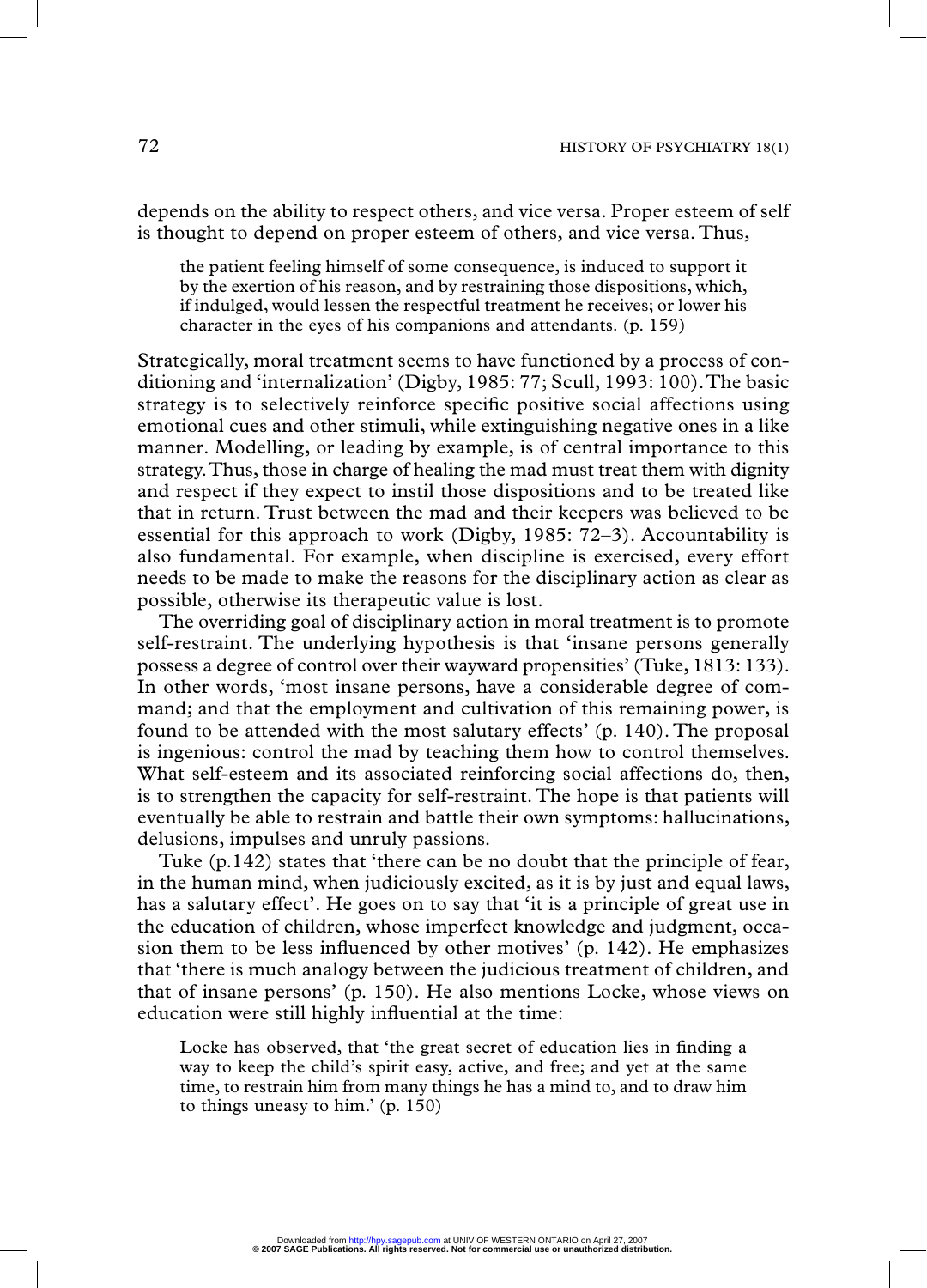This analogy between moral treatment and education is pivotal to the former. It is the rationale for the important role allotted to authority and intimacy in the relationship between healers and sufferers. For the very same reasons that a figure of authority is thought to be important in the education of children, so it is also held to be important in moral treatment. In both cases, the authority figure in question must secure the confidence and esteem of those they oversee. The bond must be intimate and kindness is essential.

# **Role of fear**

Fear was used at the Retreat, but this fact requires careful historical interpretation. A key principle governing its use there was that it was 'not allowed to be excited, beyond that degree which naturally arises from the necessary regulations of the family' (p. 141). We should also not forget that at the Retreat 'neither chains nor corporeal punishment are tolerated, on any pretext' (p. 141). Clearly, in this context, the use of fear is always intended to be therapeutic and is never simply punitive. Its purpose is to help to instil discipline and help the mad to regain control of themselves. Furthermore, it is imperative to realize that fear 'ought only to be induced, when a *necessary* object cannot otherwise be obtained' (p. 143). Above all, fear and discipline must not be allowed to compromise the mutual respect and esteem patients and their keepers have for each other. This is because moral treatment relies on these bonds for its therapeutic success. Too much fear, or too much discipline, and moral treatment is bound to fail. Most of these precepts regarding the role of fear can be found in Locke's writings on education, where he notes that 'beating is the worst, and therefore the last, means to be used in the education of children' (Scull, 1993: 108).

Foucault has tried to cast the role of fear and discipline in moral treatment in a cynical light. It is now possible to respond to this charge. While it is true that fear and discipline can be employed for illegitimate and unhealthy purposes, the ability to experience fear is an essential ingredient of social life. So is the ability to discipline and restrain oneself in the face of negative and unruly impulses and passions. When used judiciously, fear can be an important instrument in the education of the passions generally, and the instruction of discipline and respect. There is therefore a plausible philosophical case to be made in defence of the use of fear and discipline in moral treatment. William Tuke saw this. He saw that fear and discipline could heal as much as they could injure. Thus, in both design and practice, his discipline was a healing discipline; its primary goal was never simply punitive and always therapeutically designed to benefit the patient. But the exercise of fear, like kindness, had to be 'judicious' in order to be effective and promote recovery.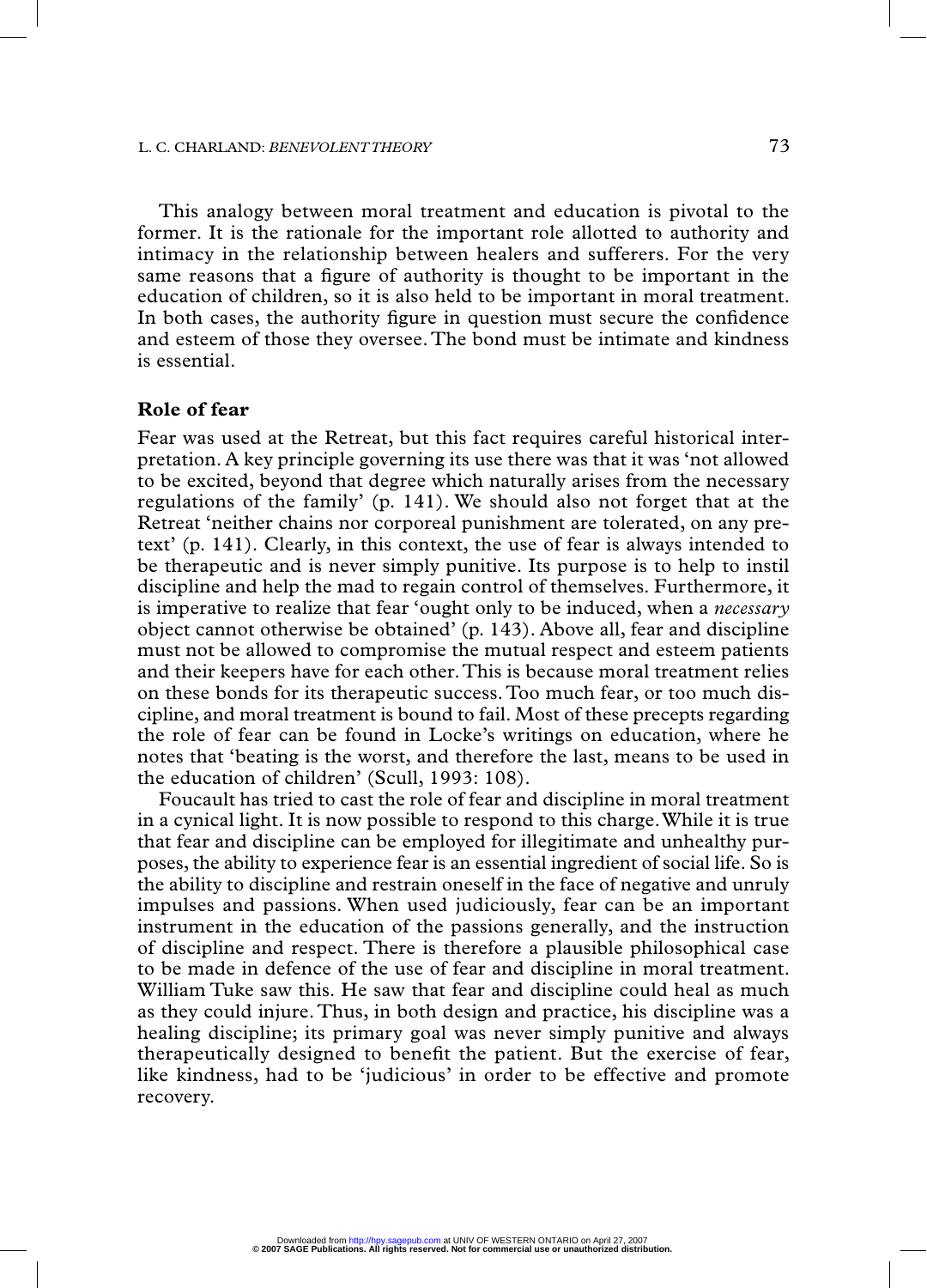The high degree of personal and physical intimacy at the Retreat probably deepened the sense of responsibility and commitment patients felt for those who cared for them. In return, this must have increased patients' motivation to control and discipline themselves to behave appropriately, since positive and negative rewards for behaviour were immediately forthcoming and quickly felt, as well as personally relevant. In general, moral treatment at the Retreat was a highly personalized affair. As one visitor notes: 'a great deal of delicacy appears in the attentions paid to the smaller feelings of patients' (Tuke, 1813: 225).

# **Medical description of the Retreat**

One of the main sources of evidence on the York Retreat is Samuel Tuke's *Description of the Retreat* (Tuke, 1813) already much cited above. Published almost two decades after the opening of the Retreat, his account is one of the best historical sources on the evolution of moral treatment at the Retreat. But it is not always the most accurate, and it is important to place its interpretation in the context of other available historical information. There are a number of crucial points of philosophical exegesis raised by Samuel's account that have not been sufficiently discussed.

Initially, Samuel had misgivings about the adequacy of his medical knowledge and his ability to do justice to the topic of his book (Tuke, 1813: vi). Nevertheless, after extensive self-education, he embarked upon the project with vigour and commitment. The book was specially tailored for medical men and reformers (Digby, 1985: 237). It was immensely successful and turned the already popular Retreat into a 'Mecca for the Enlightened' (Digby, 1985: 237; Hunter and MacAlpine, 1982: 686). As Jones (1996: xi) aptly states: 'Samuel recorded what the Retreat had done, and with what results, in dry, detailed prose suitable for men of science'. One reason for this medically oriented account was that word of the Retreat's success was widespread. A growing number of medical specialists were coming to York to observe and learn the secret of its famed moral treatment. But success can cause resentment and jealousy, and the Retreat had its critics. Clear evidence of the efficacy of moral treatment was becoming increasingly necessary as many medical specialists reacted defensively to the encroachment of 'mild' moral management on their professional domain (Hunter & MacAlpine, 1982: 6–17).

Aside from these more pragmatic considerations, Samuel Tuke also had powerful personal reasons to write the *Description*. Obviously, he felt admiration for his grandfather and wanted to pay tribute to his achievements. He ultimately dedicated the book to William: The first active promoter of the establishment described in the following pages, and to whose persevering exertions for its welfare, unrelaxed at the advanced age of eighty years, much of its present reputation may be justly attributed' (Tuke, 1813: iii). Finally, Samuel had deep personal religious reasons for writing the book. A devout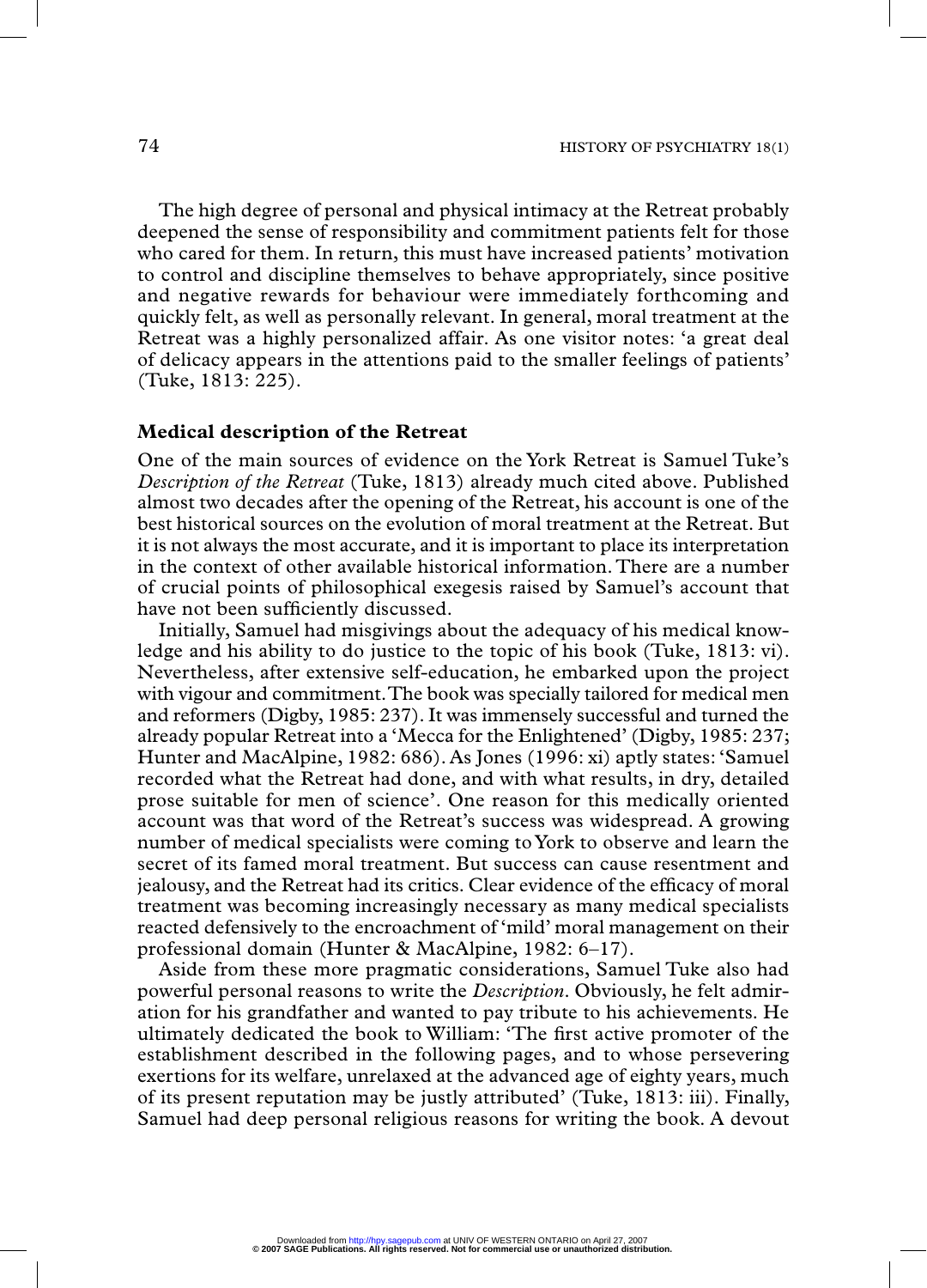Quaker, he wanted to spread the word of the Retreat and its message of divine grace and salvation to the world. The success of the Retreat was for him a clear indication of the presence and indestructibility of God's inner light in all of us.

The influence of Pinel is evident throughout Samuel's book, and the French doctor is cited numerous times (e.g., pp. 120, 128, 132, 205). Samuel's debt to Pinel is clearly evident in the medical categories he uses to classify the various sorts of insanity that were treated at the Retreat. The most basic ones are mania, melancholia and dementia. Idiocy is added to these categories at a later stage of the discussion (p. 215), but it is not listed in the 'Tables and Statistics' for the Retreat, because idiots were not supposed to be admitted for treatment. Their condition was thought to be incurable.

Samuel's debt to Pinel is also evident in his attention to the more passional or affective dimensions of mental disorder. He observes that there can be cases of intellectual insanity where affective capacities survive: 'in the wreck of the intellect, the affections not infrequently survive' (p. 162). He also notes that there can even be cases of insanity where most affective capacities are compromised and only a few primitive ones survive. In his words, there can be 'partial perversions' that can be 'found to obtain in this disease with regard to the affections' (p. 134). As we have seen, in Quaker terms what remains in such cases is the inner light. In the language of the British moralists, it is a primitive form of moral sense and moral sensibility. The crucial observation here – and it should be treated as a clinical observation – is that even in some dramatic cases of insanity 'the existence of the benevolent affections is often strongly evidenced' (p. 134). A good example of this is the affection that insane persons display towards animals (p. 96).

These observations point to a central clinical pillar of moral treatment: that 'insane persons possess a degree of control over their wayward propensities' (p. 133). There are primitive affective capacities that usually survive the onset of madness. The capacity to experience and exercise benevolence is particularly important. It requires further affective capacities related to respect, fear, trust and hope. Those affective capacities, in turn, provide the means through which moral treatment works to effect change. So, although the mad may have 'lost their minds', and although their passions may be grossly distorted and compromised, there is still a primitive affective core through which they can be reached. They can be reached through their passions. Moral treatment at the Retreat, then, was ultimately a therapy of the passions. It worked on the passions, through the passions, and reached the mad despite the fact that their intellectual functions were severely compromised.

#### **Problems with 'moral'**

In a commentary on Tuke's *Description*, Jones (1996) argues that there is a major difference between '*traitement moral'* as it was advocated by Pinel and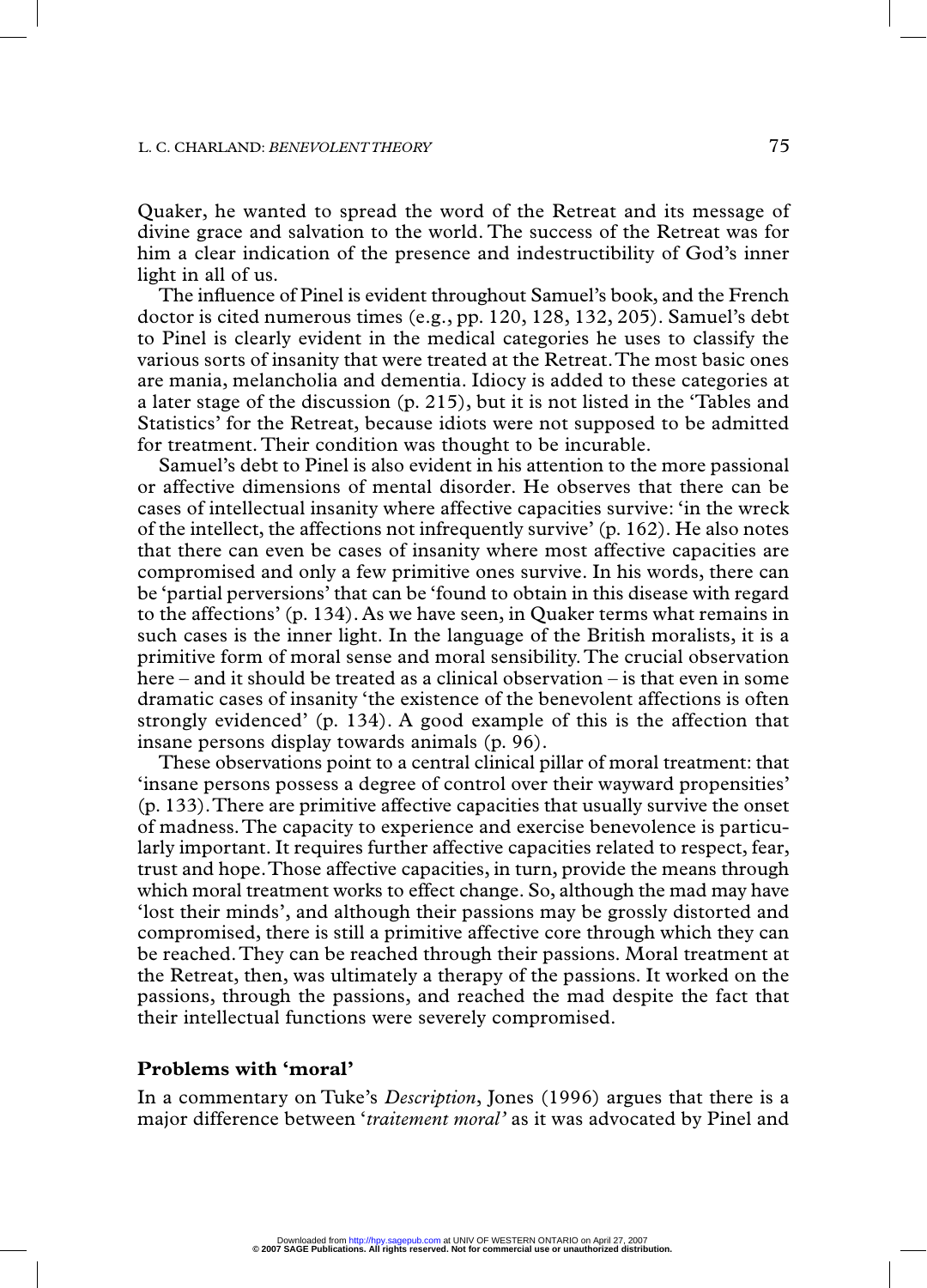'moral treatment' as it was practised at the York Retreat. She claims that the English expression 'moral treatment' is misleading as a translation of *traitement moral*. Her point is that for Pinel moral treatment was a therapy of the 'emotions', while for William Tuke it had to do with the 'moral sense'. In her words, for Pinel moral treatment 'was directed to the emotions and not to the moral sense' (Jones, 1996: xii). A similar claim is made by Grange, who argues that 'Pinel used the word "moral" to describe emotional factors in mental experience' (Grange, 1961: 443). Both of these claims expose the confusing state of the vocabulary of morality and affectivity in vogue at the time.

In a landmark discussion devoted to the 'psychopathology of affectivity' from the late eighteenth century to the end of the nineteenth century, Berrios (1985) adopts the term 'affectivity' as a loose umbrella term for states variously called 'passions', 'emotions', 'feelings' and 'sentiments'. During the period under discussion, it was also common to refer to such states more generally as 'affections' ('*affections*') or 'mental affections' ('*affections mentales*') . The terminology of 'moral affections' ('*affections morales*') in these discussions is often used to qualify the fact that the 'affections' in question are closely linked with morality and ethics, and are not simply intellectual and 'psychological' in nature. But not always. In writings of this period, the manner in which we are to understand the term 'moral' usually hinges on context. Sometimes, 'moral affections' are to be understood as intellectual posits – as psychological but *not* ethical. At other times, 'moral affections' are supposed to be understood as primarily ethical and linked with morality, and thus as posits that are not only mental in a psychological sense but *also* ethical. In many cases, little is done to qualify which sense of 'moral' or 'affection' is meant, since the intended contrast is simply to oppose what is 'moral' in a mental psychological sense to what is physical.

To complicate the matter, some writers in the period under discussion attempted to stipulate and define affective terms in particular ways. In some cases, there was a tendency to replace the affective vocabulary of the passions and its ethical connotations with a more secular vocabulary based on emotions (Rorty, 1982). This is characteristic of the work of nineteenth-century writers such as David Hume, Thomas Brown, Herbert Spencer, Charles Darwin and William James (Dixon, 2003). But the tendency is by no means uniform, and there are many dissenting cases. For example, French medical writers such as Pinel and Esquirol remain stubbornly committed to the vocabulary of the passions and its ethical connotations. While both sometimes employ the term 'emotion' ('*émotion*') little seems to turn on this alternative use of terminology. Perhaps this is the fault of Descartes. After all, it is he who boldly stated that 'passions' ('*passions*') could also be called 'emotions ('*émotions*') (Descartes, 1650).

It is unfortunate that Jones, Grange and so many other historians of this period seem to overlook these philosophical exegetical problems. To their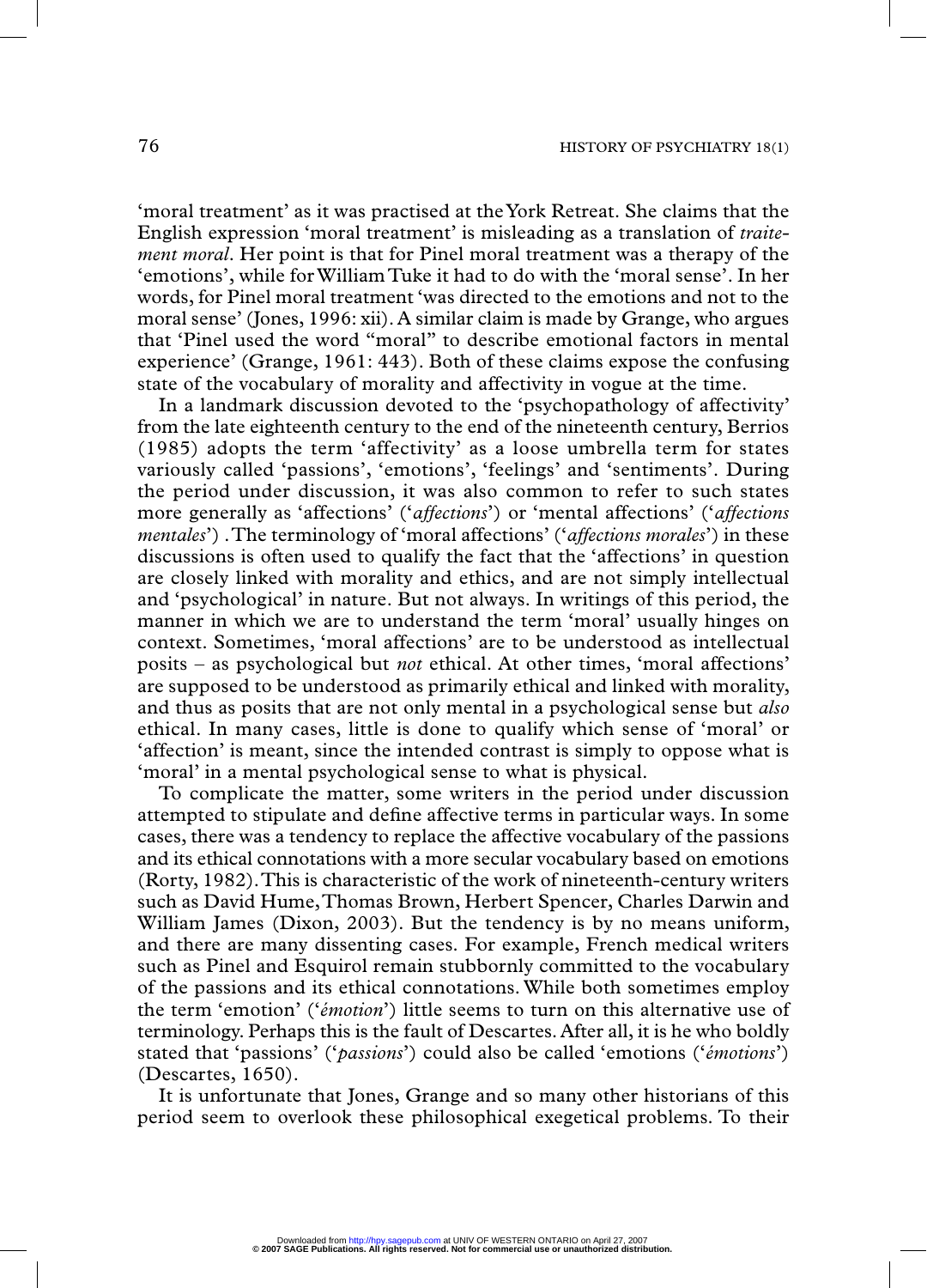credit, Jones and Grange do recognize that 'moral' in these contexts does not always simply refer to mental states in their general psychological and intellectual capacity. Both point out that for Pinel 'moral' states are also 'emotions'. Despite this insight, however, Grange and Jones both fail to appreciate that, in the present context, is also true that the English term 'emotion' is not a satisfactory definition for the French term '*passion*', which is Pinel's favoured term for affective matters. The difference is that the English 'emotion' does not have the ethical ('moral') connotations of the French '*passion*'. The distinction between French '*passions*' and English 'passions' on the one hand, and French '*émotions*' and English 'emotions' on the other, is fundamental to the development of affective terminology and concepts during this period. Indeed, it has been skilfully argued that there is an important transition from passions to emotions that takes place in the period we are discussing – a paradigm shift in which the predominantly religious and ethical passions of Augustine and other medieval writers give place to the more neutral biological and physiological emotions of Thomas Brown and Charles Darwin (Dixon, 2003; Rorty, 1982).4

What emerges out this conceptual and semantic quagmire is that the use of the expressions 'moral sense' and 'emotion' during this period is simply not uniform or consistent enough to sustain the kind of claim Jones (1996) asserts, at least not without extensive explanation and documentation, which is not provided. Consider the fact that the word 'emotion' is used only twice in Tuke's *Description*. Throughout the book, affective states like 'emotions', 'passions' and 'sentiments' are referred to as 'affections'. Significantly, in his 'Tables of Cases' (Tuke, 1813: 191–201), he lists 'disappointment in the affections' as one of the most common causes of madness. Apparently, the term '*passion*', so frequently used by Pinel, is nowhere mentioned in the *Description*. Therefore, in the area of terminology, at least, the influence of Pinel on Samuel Tuke is not complete – he does not adopt Pinel's terminology of the passions.

Now consider the notion of 'moral sense'. In the present case, the doctrine of moral sense referred to by Jones (1996) is probably the one associated with Hutcheson and Hume.<sup>5</sup> While these two authors differed on the exact nature of benevolence and its relation to morality, they showed a marked tendency to identify it with a kind of feeling or 'sentiment'. This would seem to place the concept of benevolence squarely in the domain of affectivity, along with passions and emotions. However, at the same time, benevolence also seems to be an ethically primitive notion, which places it in the domain of morality.6 This means that, logically at least, benevolence may be 'moral' in at least four ways:  $(1)$  it is a mental as opposed to physical theoretical posit;  $(2)$  it is a mental posit which is primarily affective but not ethical; (3) it is a mental posit which is primarily ethical but not affective; and (4) it is a mental posit which is both affective and ethical.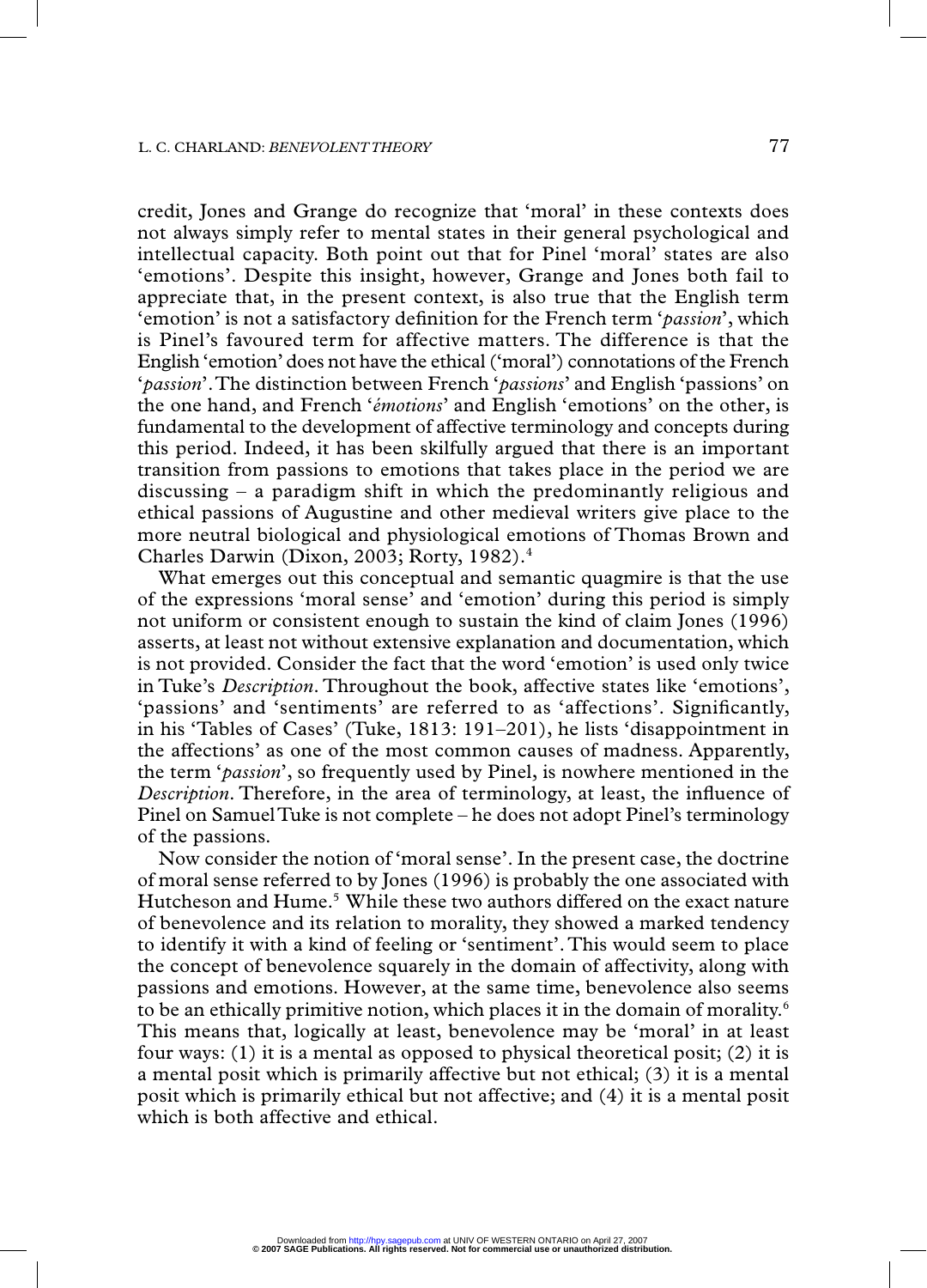Let us now recast Jones' argument using benevolence, since the concept is so central to the doctrine of moral sense and to moral treatment at Tuke's religious Retreat and Pinel's medical hospitals. Jones' point would appear to be that, at the Retreat, benevolence would have been understood ethically but not affectively, while at Pinel's hospitals it would have been understood affectively but not ethically.

In the light of the historical and philosophical interpretation of moral treatment at the Retreat just adumbrated, this last suggestion seems implausible. The situation actually appears to be precisely the opposite. For it is virtually impossible to disentangle exegetically the ethical and affective aspects of moral treatment at the Retreat. Likewise with benevolence: this is confirmed by the philosophical interpretation of the Retreat's therapy provided above. The case of Pinel is more complicated, but even here it is clear that the passions and other affective notions are often supposed to be understood ethically. For example, he states that in treating the mad, it is often helpful to resort to the philosophical, ethical, therapeutic insights found in Plato, Plutarch, Seneca and especially Cicero (Pinel, 1801: I, 36).

### **Conclusion**

As the many equivocal twists of the term 'moral' suggest, affective and ethical therapeutic principles and practices were inextricably intertwined in moral treatment at the Retreat. The 'moral sense' of the mad which the Retreat's keepers tried to reach and nurture was both ethical and affective – two sides of the same coin – and so were the means to reach and treat it. Samuel Tuke saw that the medical white coat he wished to use to dress his account of moral treatment at the Retreat fitted perfectly with the ethical religious body it was intended for. In the end, it was the same passions that were encouraged and discouraged, by the same means, even though different complementary accounts – ethical or medical – of those practices and their rationale could be given. This was not a 'talking' therapy in any traditional sense, but rather a form of primitive affective conditioning that emphasized rewards and used punishments judiciously (Lindsey, 1956; Skinner, 1954).

Tuke had to downplay the connection between the ethical and medical aspects of moral treatment to make it more medically palatable to his intended audience: supportive or sceptical medical doctors. That makes it very easy to miss the real philosophical nature of moral treatment at the Retreat. Epistemologically, it was based on a seamless fusion of ethical and affective principles and practices. It is not implausible to suggest that 'the Retreat's moral therapy did indeed contain a hidden kernel that was spiritual healing' (Digby, 1985: 36). Samuel Tuke could not emphasize this for fear of alienating his medical readers, but he probably believed it.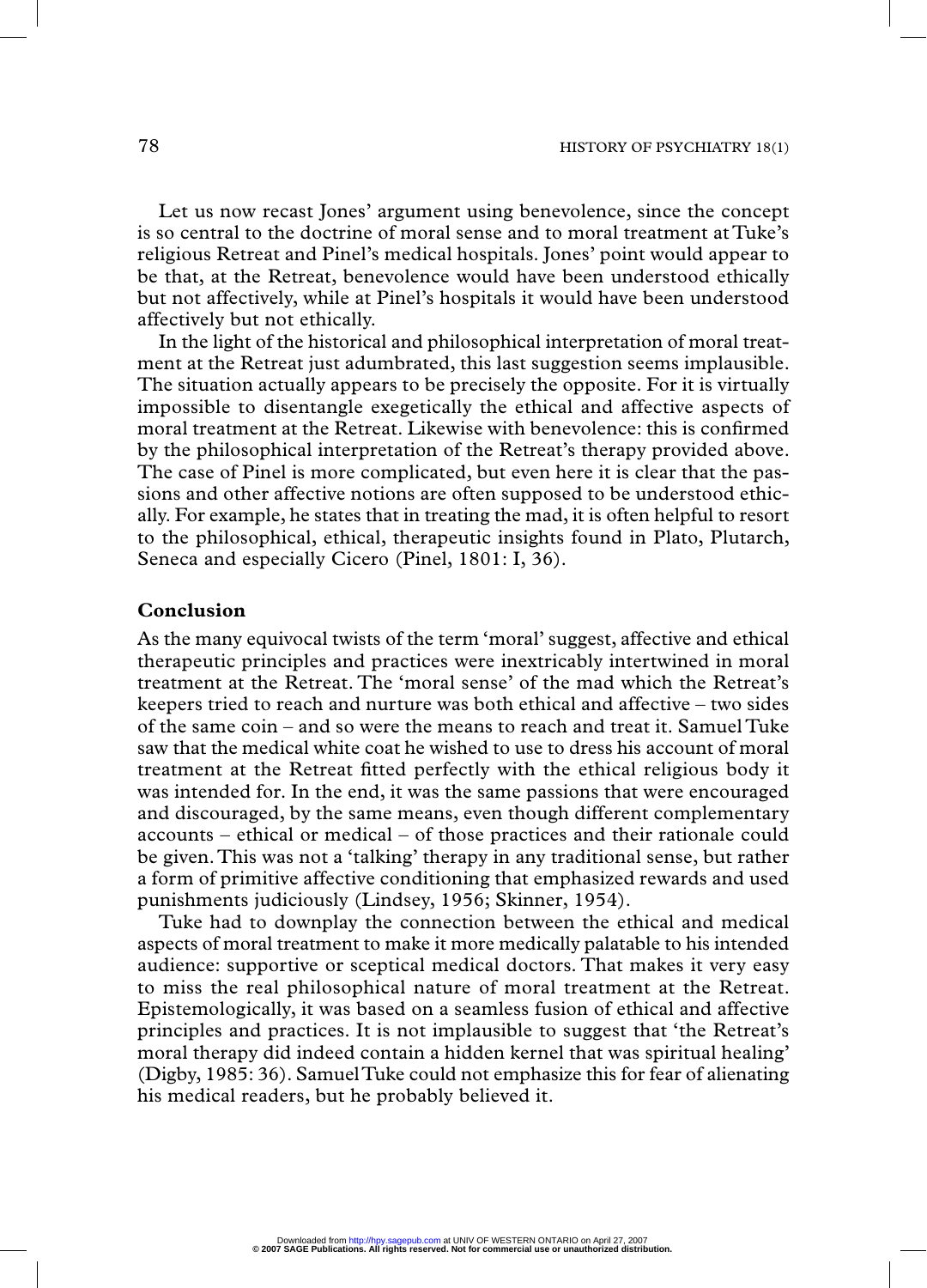# **Notes**

- 1. Stewart (1992: 10, 37, 51) repeatedly asserts that Glover ignores the imposition of aggressive 'heroic' medical treatments at the Retreat, as well as the use a 'regime of fear'. But this flatly contradicts Glover's own very clear acknowledgement that such practices did occur in the first years of the Retreat (Glover, 1984:  $41-3$ ,  $54-8$ ).
- 2. Some historians deny there was a resident physician at the Retreat (Porter, 1987, 223; Shorter, 1993). However, this may be a moot point, since both William Tuke and George Jepson worked very closely with Dr Fowler in the early formative years of the Retreat (Glover, 1984: 56). William also consulted extensively with Timothy Maud, who briefly worked as a physician for the Retreat before Fowler's arrival (Glover, 1984: 35).
- 3. Following Locke, many believed that madness was a disorder in reason that left some aspects of reasoning intact. However, the recognition that lesions of the intellect could leave affective functions intact was considered more fundamental in Samuel's account of the success of moral treatment at the Retreat.
- 4. Like Jones and Grange, Digby refers to Pinel's moral treatment as a theory of the 'emotions'. She also suggests that moral treatment at the Retreat was 'moral' in a wider sense than simply this emotional one (Digby, 1985: 31–2). However, as argued below, Pinel prefers the term 'passions' ('*passions*') to 'emotions' ('*émotions*'). A quick glance at the table of contents of his *Traité* should confirm this. Moreover, his understanding of both terms, while variable and eclectic, is meant to be wide enough to include the ethical discussions on the passions of Cicero and others. That surely is enough to include the affective dimensions of the 'moral sense' of Hutcheson and Shaftsbury, and related Quaker ethical notions.
- 5. See Reddy's *The Navigation of Feeling* (2003) for a detailed account of the doctrine of moral sense and sensibility in France around this time. See Dwyer's *The Age of the Passions* (1998) for an account of related developments across the Channel in England and Scotland.
- 6. See Taylor's (1989: 248–65) discussion of 'moral sentiments' for a good example of how affectivity and morality are woven together in the doctrine of moral sense. See Turgo (2003) for an especially clear statement of this view in the work of Hutcheson. Jones' (1996) critique assumes that we can distinguish the 'moral sense' in its ethical dimension from affectivity (emotion, passions and sentiments). But this directly contradicts the joint ethical-affective epistemological nature of the 'moral sense' for writers like Hutcheson, whose views provide the best philosophical interpretation of the special epistemological character of moral treatment at the Retreat.

#### **References**

- Berrios, German E. (1985) The psychopathology of affectivity: conceptual and historical aspects. *Psychological Medicine*, 15, 745–58.
- Chiarugi, Vincenzo (1793) *Della Pazzia* (Canton, MA: Watson Publishing International).

Descartes, Renée (1650) *Les Passions de l'âme* (Paris: Librairie General Française).

- Digby, Anne (1985) *Madness, Morality, and Medicine* (Cambridge: Cambridge University Press).
- Dixon, Thomas (2003) *From Passions to Emotions: The Development of a Psychological Secular Category* (Cambridge: Cambridge University Press).
- Dwyer, John (1998) *Age of the Passions: An Interpretation of Adam Smith and Scottish Enlightenment Culture* (East Linton, Scotland: Tuckwell Press).
- Esquirol, Jean-Etienne (1805) *Des Passions* (Paris: Librarie des Deux Mondes).

Foucault, Michael (1972) *Histoire de la folie à l'âge classique* (Paris: Gallimard).